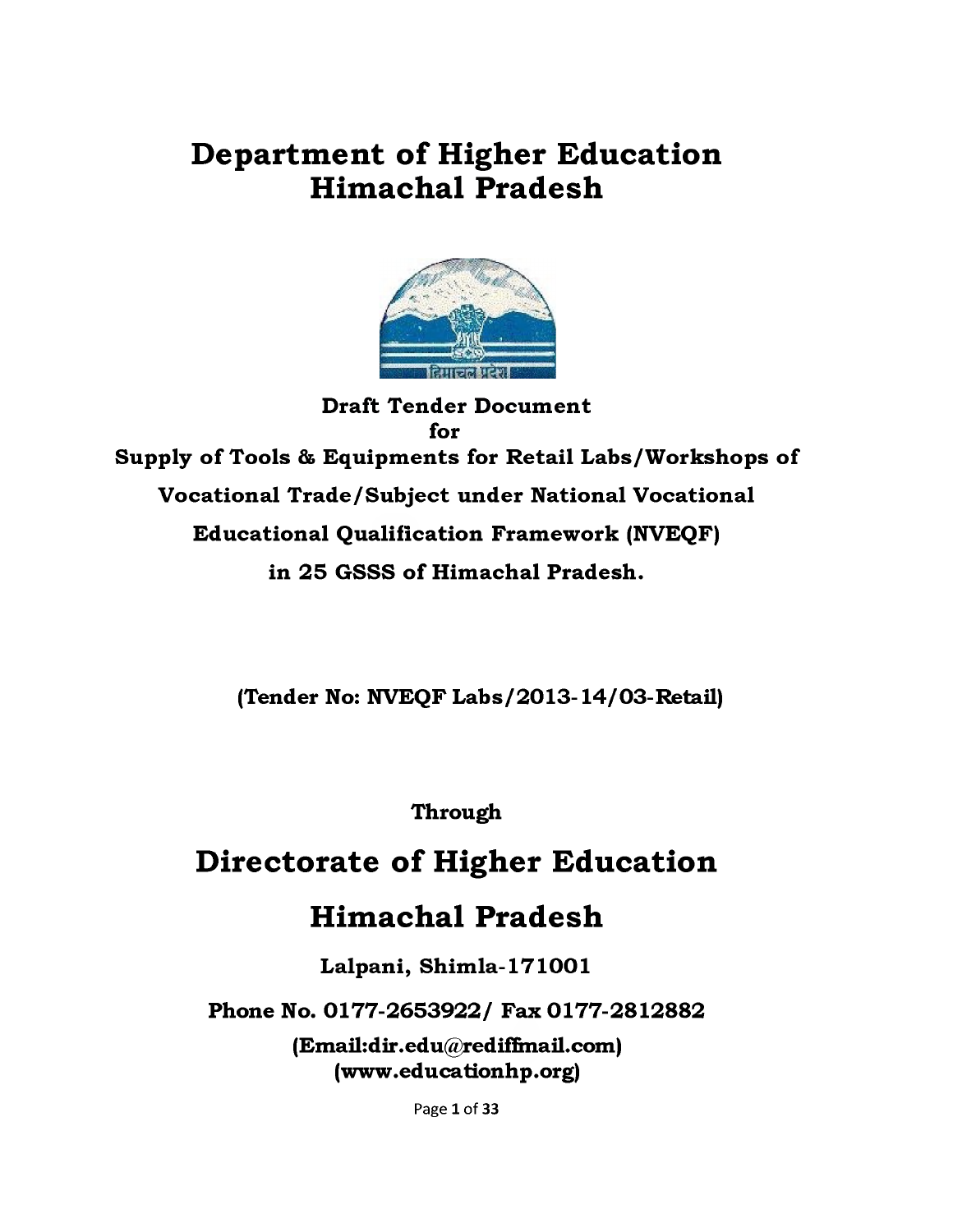#### **IMPORTANT INFORMATION**

| Cost                                  | Non-Refundable Tender $\mathbf{Rs.}$ 1,000/- (Rupees one thousand only) through<br>demand draft from a Nationalized Bank, drawn in<br>favor of "Director of Higher Education, Himachal<br>Pradesh", payable at Shimla. The tender<br>document is non transferable.                   |
|---------------------------------------|--------------------------------------------------------------------------------------------------------------------------------------------------------------------------------------------------------------------------------------------------------------------------------------|
| <b>Sale of Tender</b>                 | working days during office hours w.e.f<br>A11                                                                                                                                                                                                                                        |
| document                              | 11/12/13, 10:00 AM to 24/12/13 at 5:00 PM                                                                                                                                                                                                                                            |
| EMD:                                  | <b>The</b><br>Bidders has to submit Earnest<br>Money<br>Deposit(EMD) in favour of Director of Higher<br>Education: Rs. One lakh only in form of Demand<br>Draft/FDR from a Nationalized Bank drawn in favor of<br>Director of Higher Education Himachal Pradesh payable<br>at Shimla |
| <b>Last Date of</b>                   | At 1:00 PM on $26/12/2013$ at Directorate of                                                                                                                                                                                                                                         |
| <b>Submission of Tender</b>           | Higher Education, Lalpani, Shimla-171001                                                                                                                                                                                                                                             |
| Date of opening of the<br><b>Bids</b> | At 2.00 PM on 26/12/2013 at Conference Hall,<br>Directorate of Higher Education ,Shimla-<br>171001                                                                                                                                                                                   |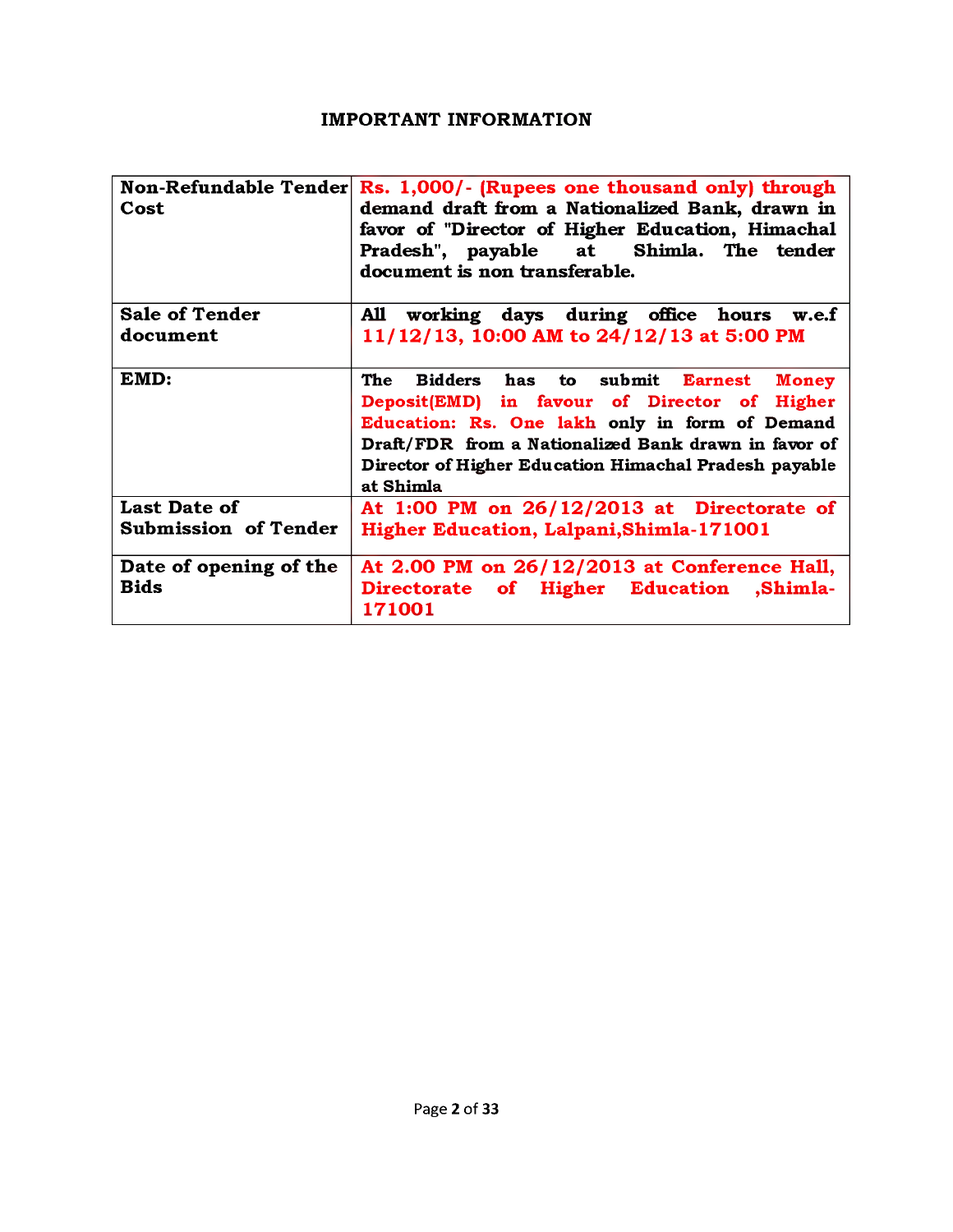|     | <b>Sr. No. Contents</b>                     | Page      |
|-----|---------------------------------------------|-----------|
| 1.  | <b>Preface and Project Profile</b>          | 4         |
| 2.  | <b>Scope of Work</b>                        | 5.        |
| 3.  | <b>Technical Specification</b>              | $6 - 7$   |
| 4.  | <b>Definitions</b>                          | 8         |
| 5.  | <b>Eligibility Criteria</b>                 | 9         |
| 6.  | <b>General Conditions</b>                   | $10 - 11$ |
| 7.  | <b>Implemention of Schedule</b>             | 11        |
| 8.  | <b>Cost of Bid Document</b>                 | 12        |
| 9.  | <b>EMD</b>                                  | $13 - 14$ |
| 10. | <b>Bid Validity</b>                         | 14        |
| 11. | <b>Submission of proposals</b>              | 14        |
| 12. | <b>Panelty</b>                              | 16        |
| 13. | <b>Acceptance &amp; Withdrawl</b>           | 17        |
| 14. | <b>Bid Forms</b>                            | 18        |
| 15. | <b>Opening of proposal</b>                  | 19        |
| 16. | <b>Evaluation of selection Criteria</b>     | 20        |
| 17. | <b>Award of Contract</b>                    | 21        |
| 18. | Confidentiality                             | 22        |
| 19. | <b>Insurance</b>                            | 23        |
| 20. | <b>Arbitration</b>                          | 24        |
| 21. | <b>Legal Jurisdiction</b>                   | 25        |
| 22. | <b>Payment Structure</b>                    | 25        |
| 23. | <b>Force Majeure</b>                        | 26        |
| 24. | Representation and warranties by the bidder | 26        |
| 25. | <b>Annexure</b>                             | 28-33     |

## **Table of Contents**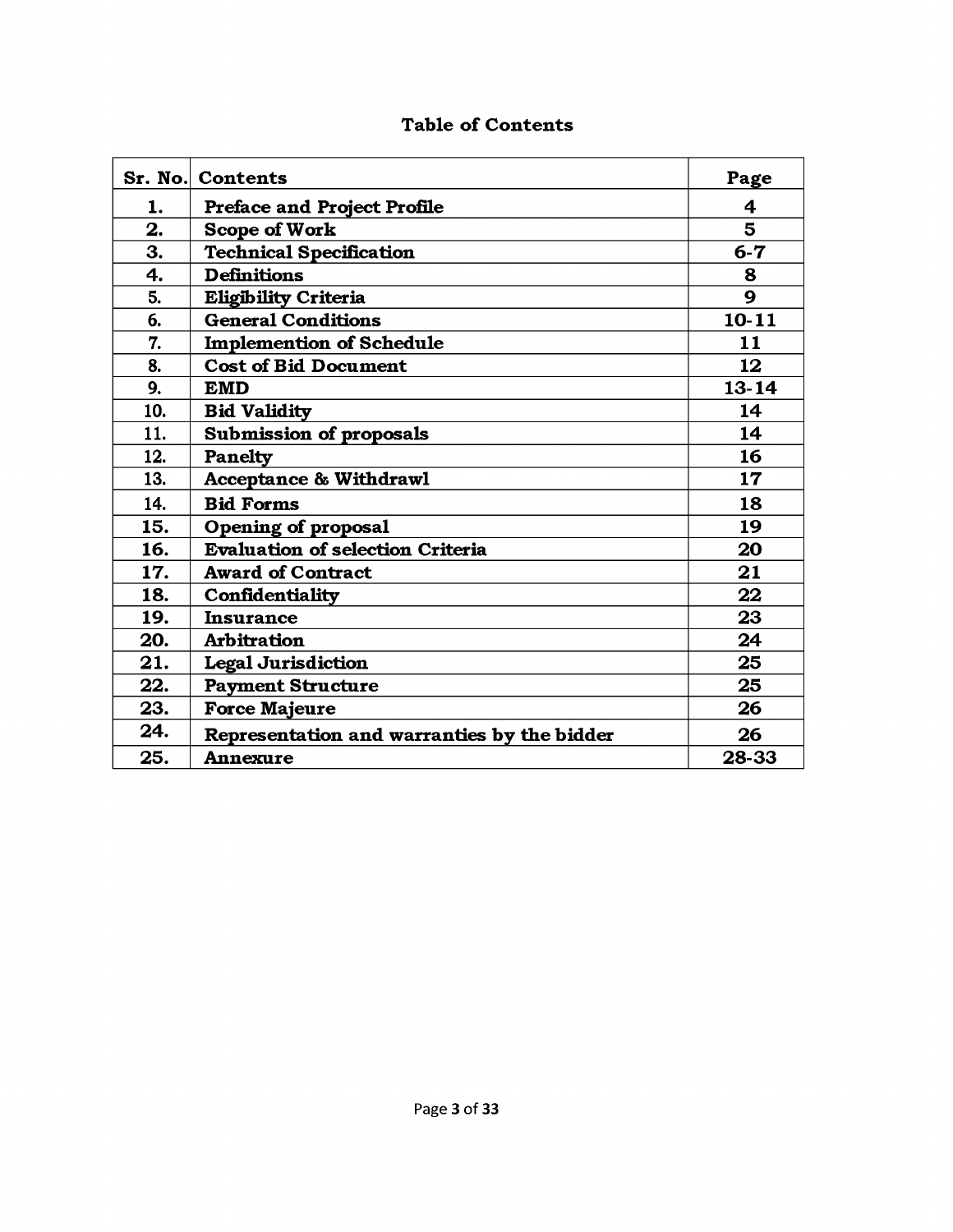#### **Section I - Preface and Project Profile**

The salient features of the Project implementation approach are as **follows:**

**The process of development of a National Vocational Education Qualifications Framework (NVEQF) is presently underway in the country. The NVEQF is going to set common principles and guidelines for a nationally recognized qualification system, covering schools, vocational education institutes and institutes of higher education with qualifications ranging from secondary to doctorate level, leading to international recognition of national standards. Students would have the scope for vertical and horizontal mobility with multiple entry and exits. This would be especially useful to promote the creative genius of every child including children with special needs.Extensive consultations with the State Govt, have been carried out.**

- **a. The Department of Higher Education, Government of Himachal Pradesh, has started vocational education in selected 100 Govt. Sr. Sec. Schools of the state under NVEQF a Centraly Sposored Scheme.**
- **b. The Department of Higher Education, Himachal Pradesh intends to implement the NVEQF project for all the liabilities covered under the scope of work mentioned in this tender document for 25 Govt. Sr. Sec. Schools.**
- **c. The Department of Higher Education invites sealed Prequalification/ Technical and Commercial proposals from eligible Bidders for selection to establish Retails Labs under NVEQF Project in 25 Govt.Senior Secondary Schools (Annexure-D). The bidder shall be selected as per the procedures described in this tender document.**
- **d. Bidders may note that Bids are to be submitted as per the instructions laid out in Section III of the tender document.**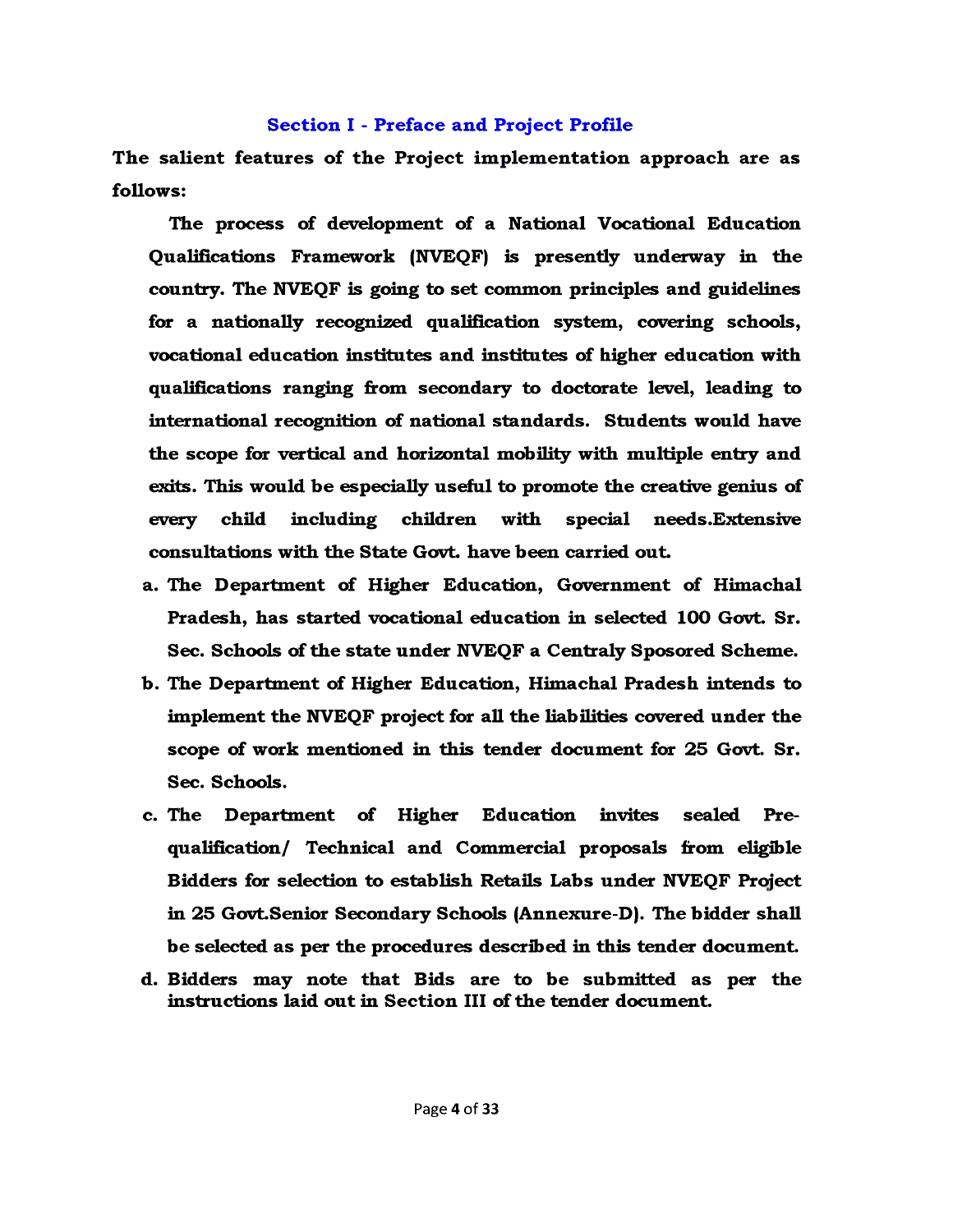#### **Section II: Schedule of Requirements**

Bidder is required to undertake the Scope of Work for schools

**as mentioned below:**

#### 1. Scope of Work

**The scope of work of tender will include the Supply of below listed Lab Equipments in Retail Labs which shall be set up in selected 25 GSSS of Himachal Pradesh. Retail Labs /workshops will be comparising of: Retail Labs will be comparising of:**

| Sr.            |                                               |                     |                                      |  |
|----------------|-----------------------------------------------|---------------------|--------------------------------------|--|
| No.            | Equipment                                     |                     | Quantit Specification                |  |
| $\mathbf{1}$   |                                               | V<br>$\overline{3}$ | Single sided L-W-H 900mm,            |  |
|                | Shelves for Stacking Products                 |                     | 450mm, 1380                          |  |
|                |                                               | $\overline{2}$      | Double Sided L-W-H                   |  |
|                |                                               |                     | 1200mm, 950mm, 1530                  |  |
| $\overline{2}$ | SHOPPING CART (SMALL SIZE -                   | $\overline{2}$      | Rolling wheels and movable, adding a |  |
|                | W15"*L25"*H27")                               |                     | quirky edge to any desk              |  |
| $\overline{3}$ | Signage Board Retail (L9'*W3'-Glow Sign)      | 1                   | Glow sign Board with lit 6x2.5       |  |
|                | with the name of NVEQF (Full) $&$ School      |                     |                                      |  |
|                | Name                                          |                     |                                      |  |
| $\overline{4}$ | Offer Signages (6" - Round)                   | $\overline{4}$      |                                      |  |
| 5              | Big Poster (POS) for offer related            | 5                   |                                      |  |
|                | advertisement (A4{21cmW*29.7cm H}             |                     |                                      |  |
|                | <b>NVEOF</b> name with school Name)           |                     |                                      |  |
| 6              | Card Swipping Machine (Base model)            | $\mathbf{1}$        |                                      |  |
| $\overline{7}$ | Gondolas $(4' * 2' * 2')$                     | 5                   |                                      |  |
| 8              | Products for display (Dummy cameras $\&$      | $\mathbf{1}$        |                                      |  |
|                | Mobiles)                                      |                     |                                      |  |
| 9              | Danglers (6 inch)                             | 10                  |                                      |  |
| 10             | Coupons $& Vouchers (A4)$                     | 5                   |                                      |  |
| 11             | Credit notes (A4)                             | 5                   |                                      |  |
| 12             | Currency notes of different Denominations     | 5                   |                                      |  |
| 13             | Carry Bags (Small)                            | 5                   |                                      |  |
| 14             | Physical Bill Copy (Small Booklet-100 leaves) | $\mathbf{1}$        |                                      |  |
| 15             | Bar Code Machine (Base Model)                 | $\mathbf{1}$        |                                      |  |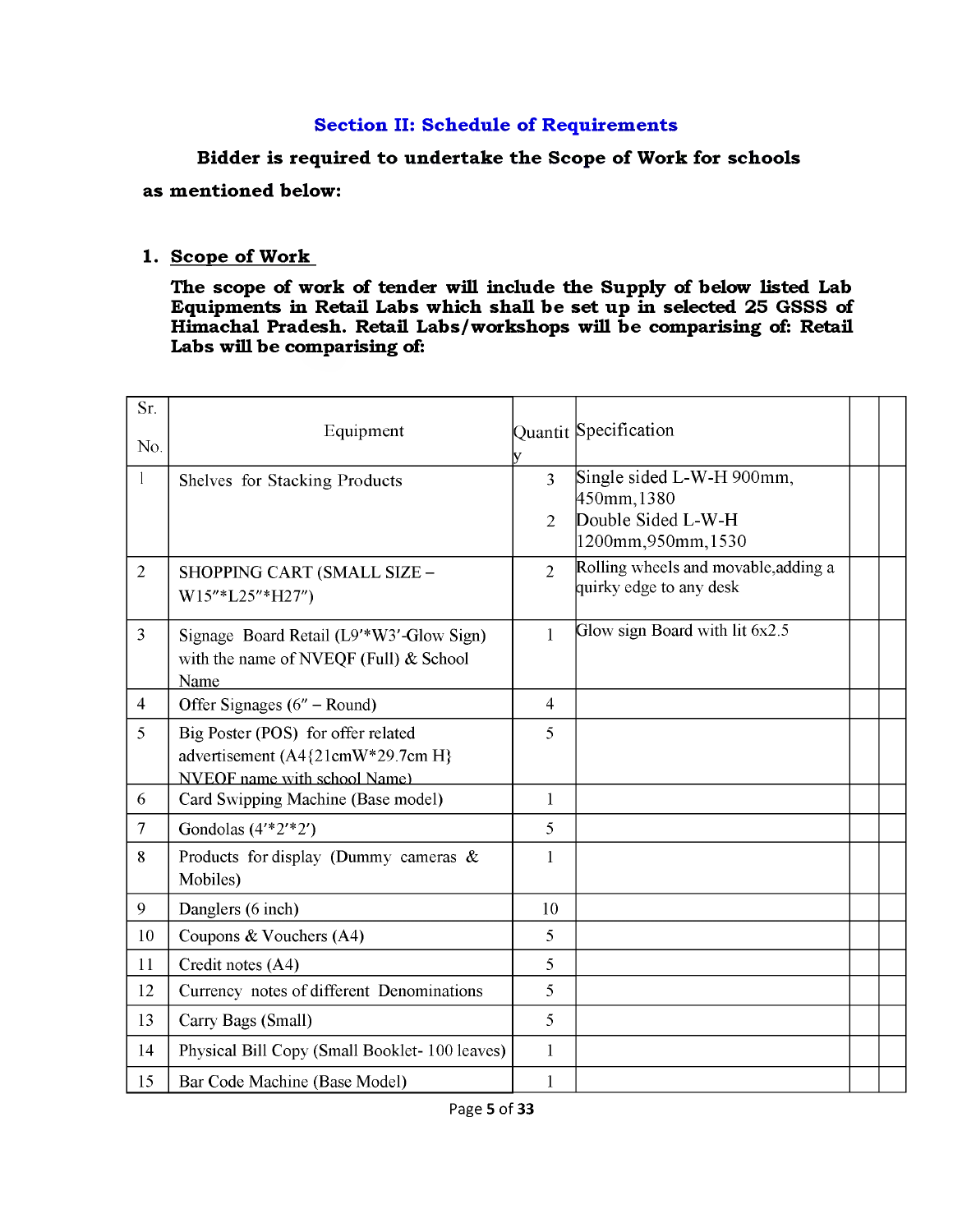**Technical Specifications which are m andatory for qualifying to Commercila bid.**

**1**.

- (i) The EMD for scope of work: Rs. 1 Lacs (One Lacs only) in **the form of a Demand draft/FDR/Call at Deposit issued by a Nationlized Bank, drawn in favour of Director of Higher Education, Himachal Pradesh payable at Shimla. No other form of BMD will be accepted.**
- **(II) Tender Fee of Rs. 1,000/- (One Thousand only) in the shape of Demand Draft issued by a Nationalized Bank, drawn in favour of Director of Higher Education, Himachal Pradesh payable at Shimla. This amount is payable in that case where tender document is not purchased from the** office of the Director of Higher Education against cash payment of Rs. 1000/- but downloaded from the **Departm ent website www .educationhp.org.**
- **2. Both authorized dealers and manufacturers can participate in the bid and manufacturing certificate is mandatory for items 1 to 3 of Scope of Work.**
- **3. The authorized dealer has to subm it authorization letter of the principal manufacturer for items at si. No. 1 to 3 of Scope of Work.**
- 4. Other items of Scope of Work must be product of reputed **m anufacturers which needs names of m anufacturers against** each items duly signed by the bidder while submitting technical bid. Any deviation/changes at the time of supply shall be considered as violation of contract.
- **5. Goods shall be F.O.R. upto destination.**
- **6. Commercial bid will be opened only of those successful bidders who qualify in eligibility condition/technical criteria.**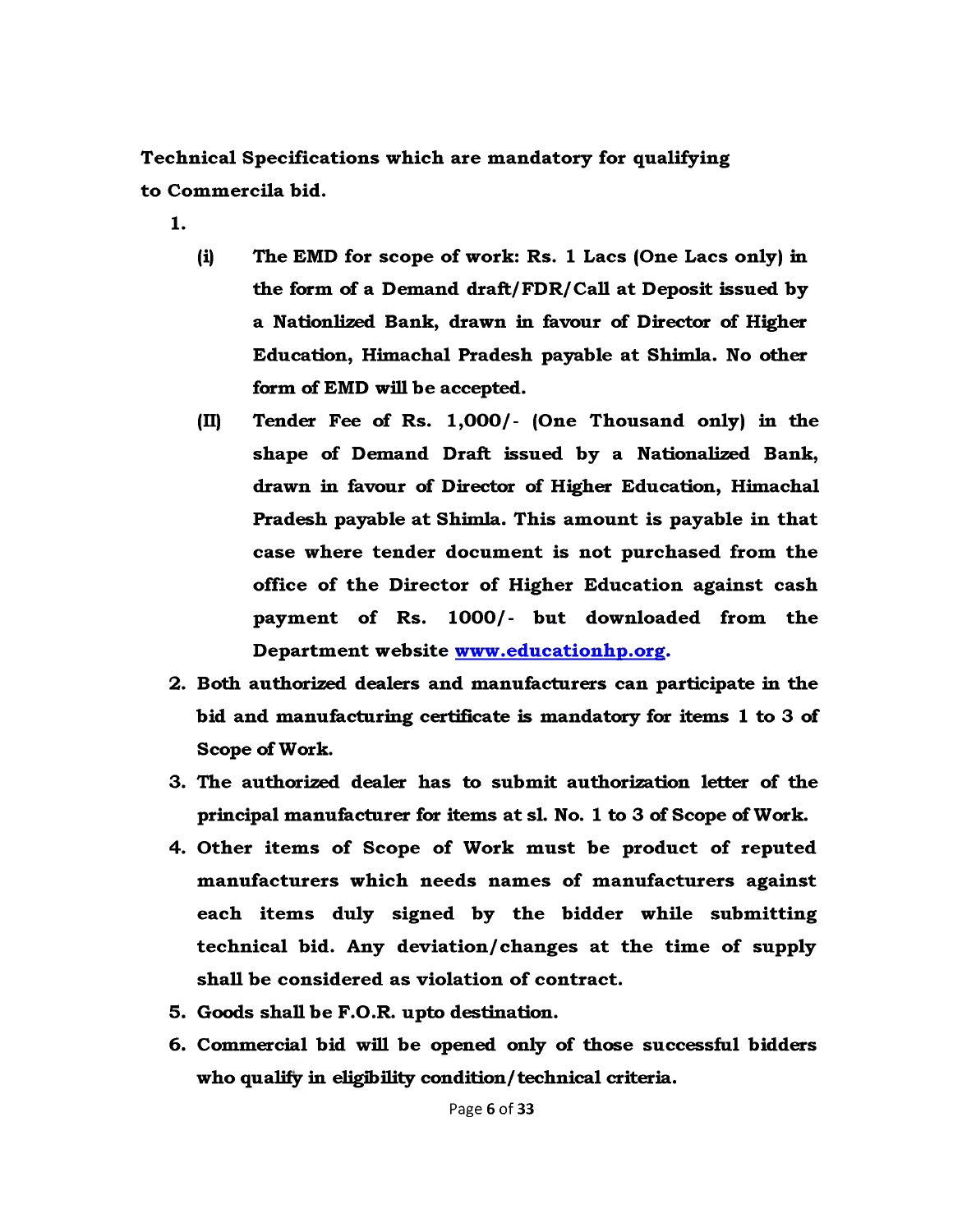- **7. Bidder will quote the commercial i.e. rate of quoted items as per the format given at "Annexure-C" .**
- **8. An affidavit of non bankrupcy, insolvency, blacklisting of bidder from any state/ party duly attested by the notary public must be enclosed.**
- **9. Bidder need to furnish financial tie-up details such as source of** funds, confirmation letter from banks at the time of submission of **their bids for project funding. In case project funding is proposed** through internal accruals/funds, bidder is required to submit a **declaration for the same on bidder's letter head. In case of non confirmation letter from banks, the bidder may be exempted on the basis of following documents:**
	- **a. The bidder should have overall turnover more than Rs. 50 Lacs in the last three financial years in India, copy of audited Balance Sheet is mandatory, or**
	- **b. The bidder have turnover more than 5 Lacs in supply of Labs equipments to any Institution/Organisation/Industry etc. on India in last three financial years.**
- **10. That the bidder is fully conversent with terms and conditions of tender for the supply of Lab. Equipments in Retail Labs /Workshops.**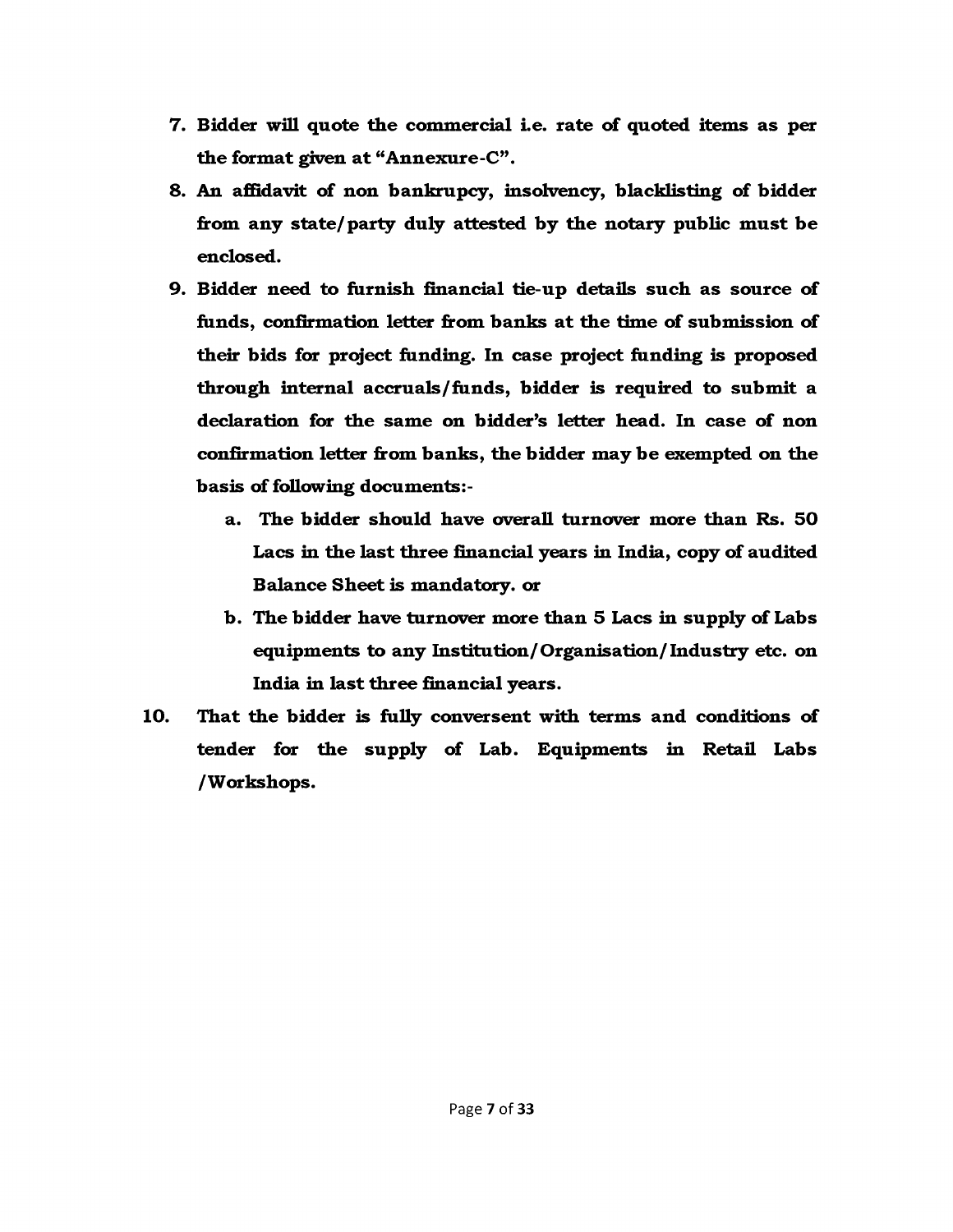#### **Section III - Instructions to Bidders**

#### **1. Definitions**

**In this document, the following terms shall have following respective meanings:**

- **1. "Agreem ent" means the individual contracts to be signed between the successful bidder and the Department of Higher Education, for Scope of work i.e. to Supply of Lab Equipments in Retail Labs.**
- **2. "Authorized Representative" shall mean any person duly authorized by either of the parties.**
- **3. "Bidder" means a corporate firm / organization/ company / corporation/ society registered/incorporated in India eligible to bid in the stages of prequalification, Bidding process and shall include the successful bidder during the currency of the Contract.**
- **4. "Contract" is used synonymously with Agreement.**
- **5. Corrupt Practice" means the offering, giving, receiving or soliciting of any thing of value to influence the action of an official in the process of Contract**
- **6. Fraudulent Practice" means a misrepresentation of facts in order to influence bidding process or the execution of a Contract and includes collusive practice among Bidders (prior to or after Bid submission) designed to establish Bid prices at artificial non-competitive levels and to deprive the Department of Higher Education of the benefits of free and open competition**
- **7. "Implem entation Period" shall mean the period from the date of signing of the Agreement i.e. 30 days.**
- **8. "Law" shall mean any Act, notification, bye law, rules and regulations, directive, ordinance, order or instruction having the force of law enacted or issued by the Central Government and/ or Government of Himachal Pradesh or the Department of Higher Education, Government of Himachal Pradesh or any other Government or regulatory authority or Political sub division of government agency**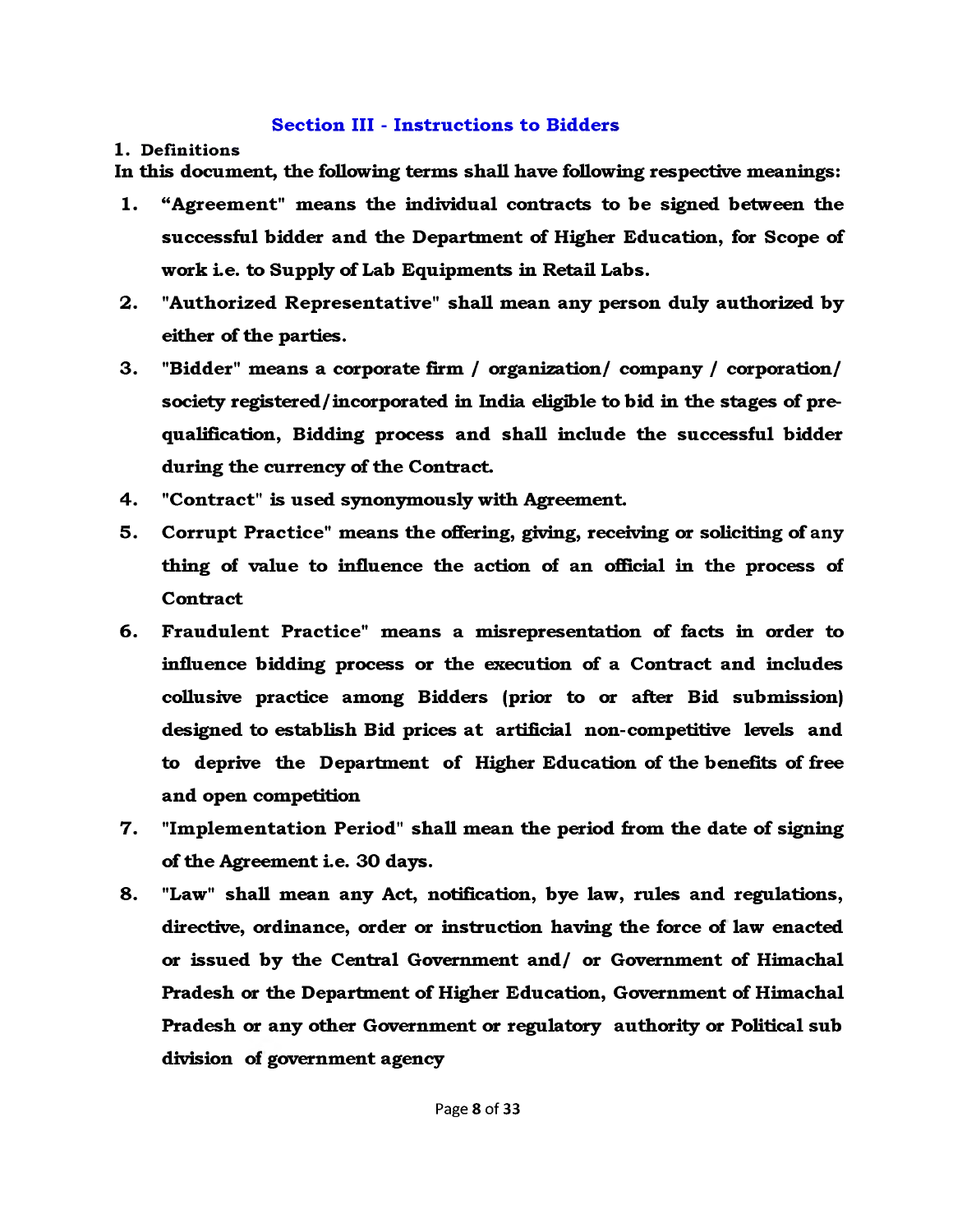- **9. "LOA" means issuing of Letter of Award, which shall constitute the intention of the Tenderer to place the work order with the successful bidder.**
- **10. "Party" means the Department of Higher Education or Bidder, individually and "Parties" mean the Department of Higher Education and Bidder, collectively.**
- **11. "Proposal" means the Pre-qualification, Technical Proposal and the Financial Proposal.**
- **12. "Requirem ents" shall mean and include schedules, details, description, statement of technical data, performance characteristics, standards (Indian as well as International) as applicable and specified in the tender document.**
- **13. "Site" shall mean the location(s) for which the Contract has been issued and where the service shall be provided as per agreement.**
- **14. "Service" means provision of Contracted service viz., Supply of equipment and material as per this tender document.**
- **15. "Tenderer" means the Department of Higher Education, Govt, of Himachal Pradesh, who is issuing this tender.**
- **16. "Last three financial years" means 2010-11, 2011-12 and 2012-13.**
- **2. Elegibility Criteria**
	- **1) The bidder must bid for entire scope of work required for seting up Security Labs and supply of tools and equiptment.**
	- **2) The bidder should have furnished financial tie-up details such as source of funds, confirmation letter from banks at the time of submission of their bids for project funding, or**
	- **3) The bidder should have overall turnover more than Rs. 50 Lakhs in the last three financial years in India, or**
	- **4) The bidder should have turnover more than 5 Lacs in Supply of Labs. Equipments to any Institution/organization/industry etc. in India in last three financial years.**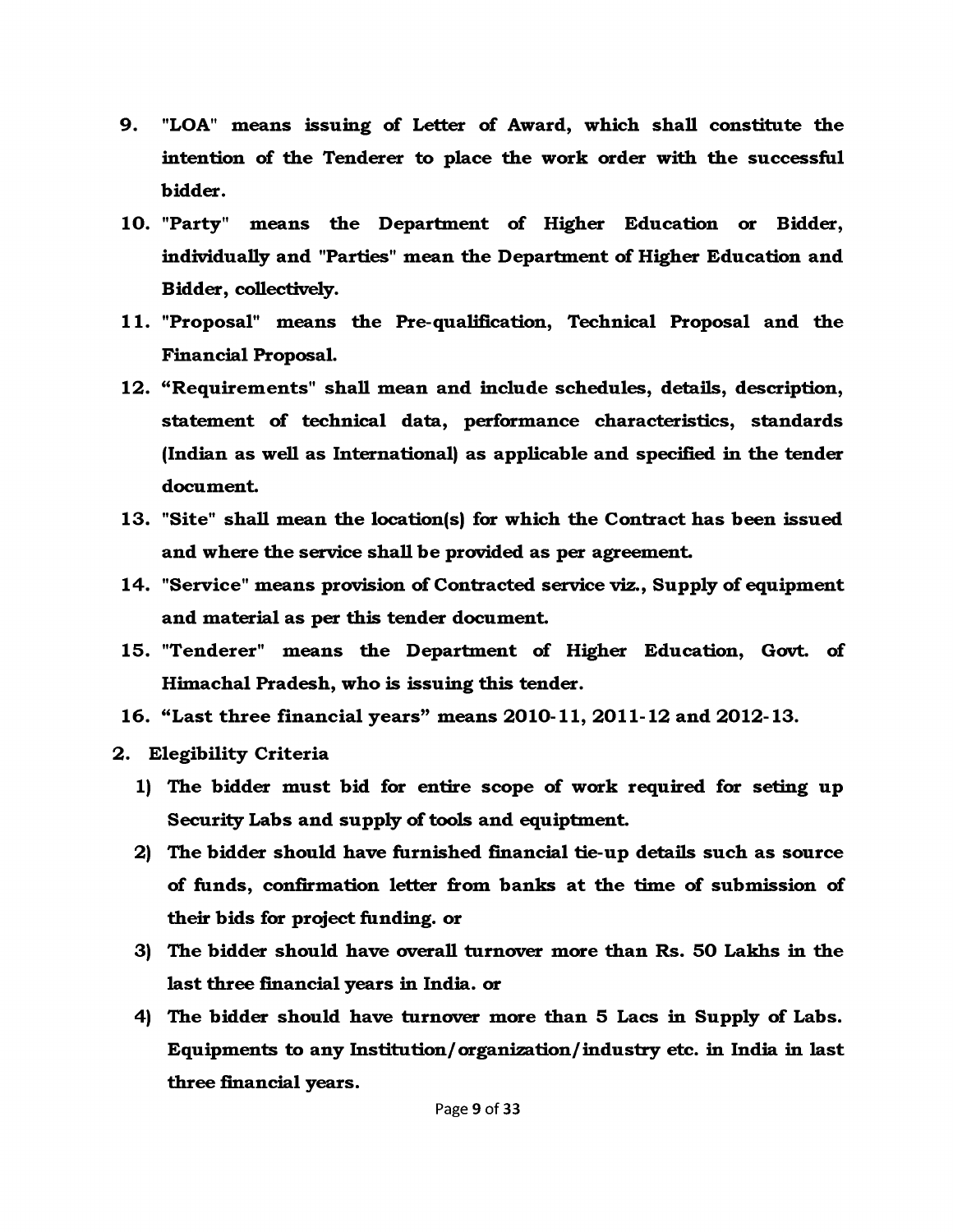#### **3. General Conditions:-**

- **1) The bidder should have substantial presence in Himachal Pradesh. In case bidder has no presence in Himachal Pradesh, bidder shall furnish an undertaking that an office shall be opened in Himachal Pradesh, with comprehensive support services including sufficient personnel within a month of selection as Successful Bidder.**
- **2) The department can change and amend the terms and condition of tender or can cancel the tender at any stage (point of time) without specifying any reasons.**
- **3) The bidder should not be involved in any dispute with the Department of Higher Education in any education related projects in Himachal Pradesh.** The bidder will submit the declaration (on affidavit) in this regard. If **found violative at any later stage, the department reserve the right to cancel the agreement and all the infrastructure installed in the School will become the property of the Government of H.P. and no payment due of any kind will be made to the bidder.**
- **4) In case the bidder deviates from the provisions of Tender document/ agreement during implementation of the project in any school, the Govt, shall have the right to instruct the bidder to provide the required services in the school(s) as per the terms and conditions of the tender document/ agreement. If the bidder deviates from the provision of Tender document in 15% or more allotted schools, then the agreement will be cancelled and EMD will be forfeited and entire infrastructure will become the property of the Govt.**
- **5) If the Tender is found to be the lowest, the contract shall be awarded to such bidder subject to the following conditions:**
	- **i) That it has fulfilled all the terms and conditions of the earlier tender and no clause remained to be implemented.**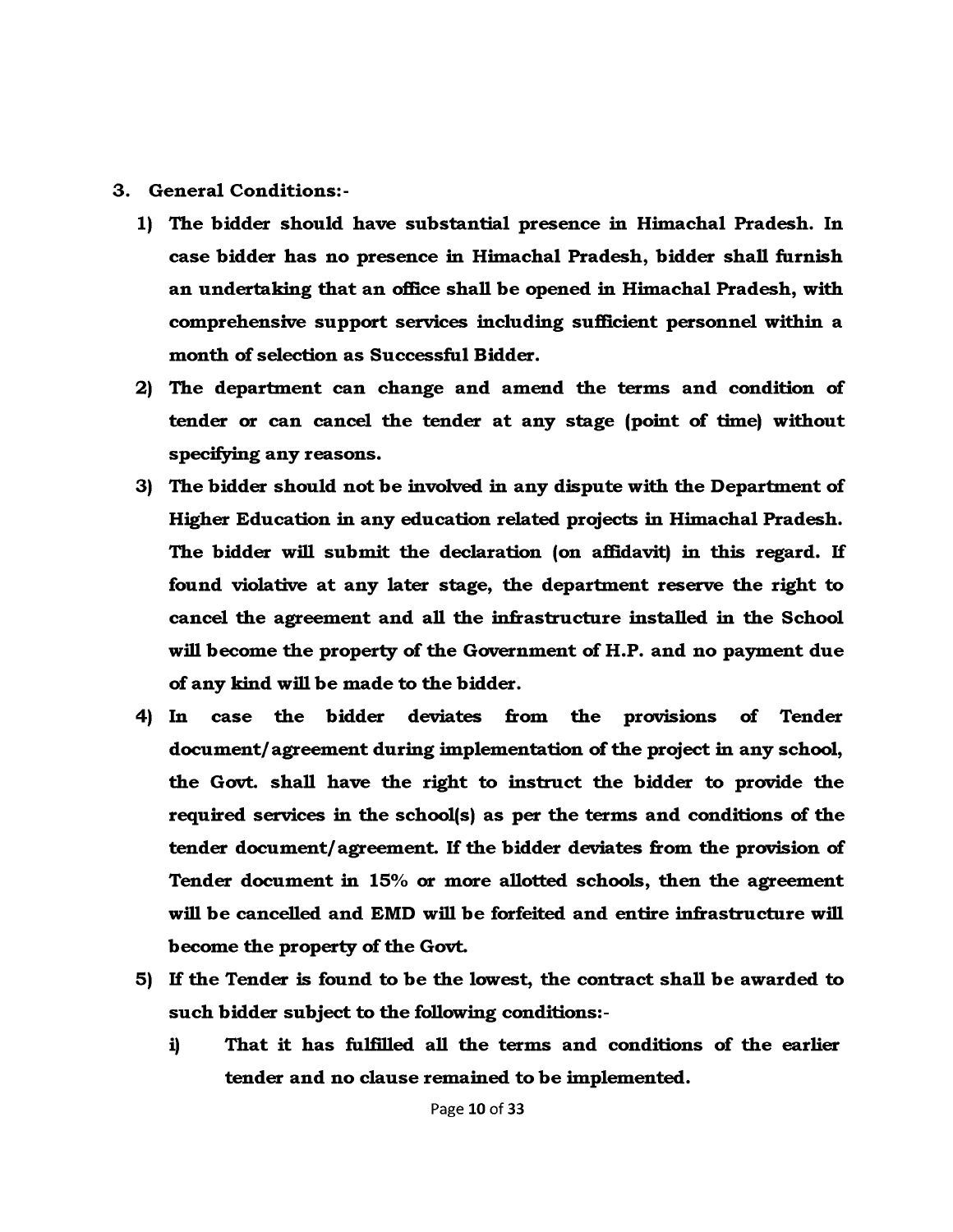- **ii) That no court case/ dispute between the company and the department or between the company and its master franchisees, regarding faulty implementation of the earlier contract pending in any court of law.**
- **iii) That the terms and conditions of the previous tenders and MOU / any decision taken there under in relation to that document will not be applicable to the present Tender Document in any form.**
- **4. Implem entation Schedule:**
	- **1. The bidder has to start the procurement of equipments immediately after the signing of the agreement. Maximum time period for execution of work is 30 days after signing the agreement.**
	- 2. The bidder will have to submit weekly progress report of work assigned **(as per tender document and agreement) from the signing of the agreement.**
	- **3. The bidder has to complete all liabilities covered under the scope of work in the total allotted schools within 30 days after the signing of the agreement.**
	- **4. Non-completion of work assigned will invite imposition of penalty as per clause 16 of this tender document.**
- **5. Bid Documents**

**Bidders are expected to examine all instructions, forms, terms, and requirements in the bid document carefully. Failure to furnish all** information required by the bid document or submit a Bid not **substantially responsive to the bid document in every respect may result in the rejection of the Bid. The bids should be submitted in two parts as mentioned hereunder:**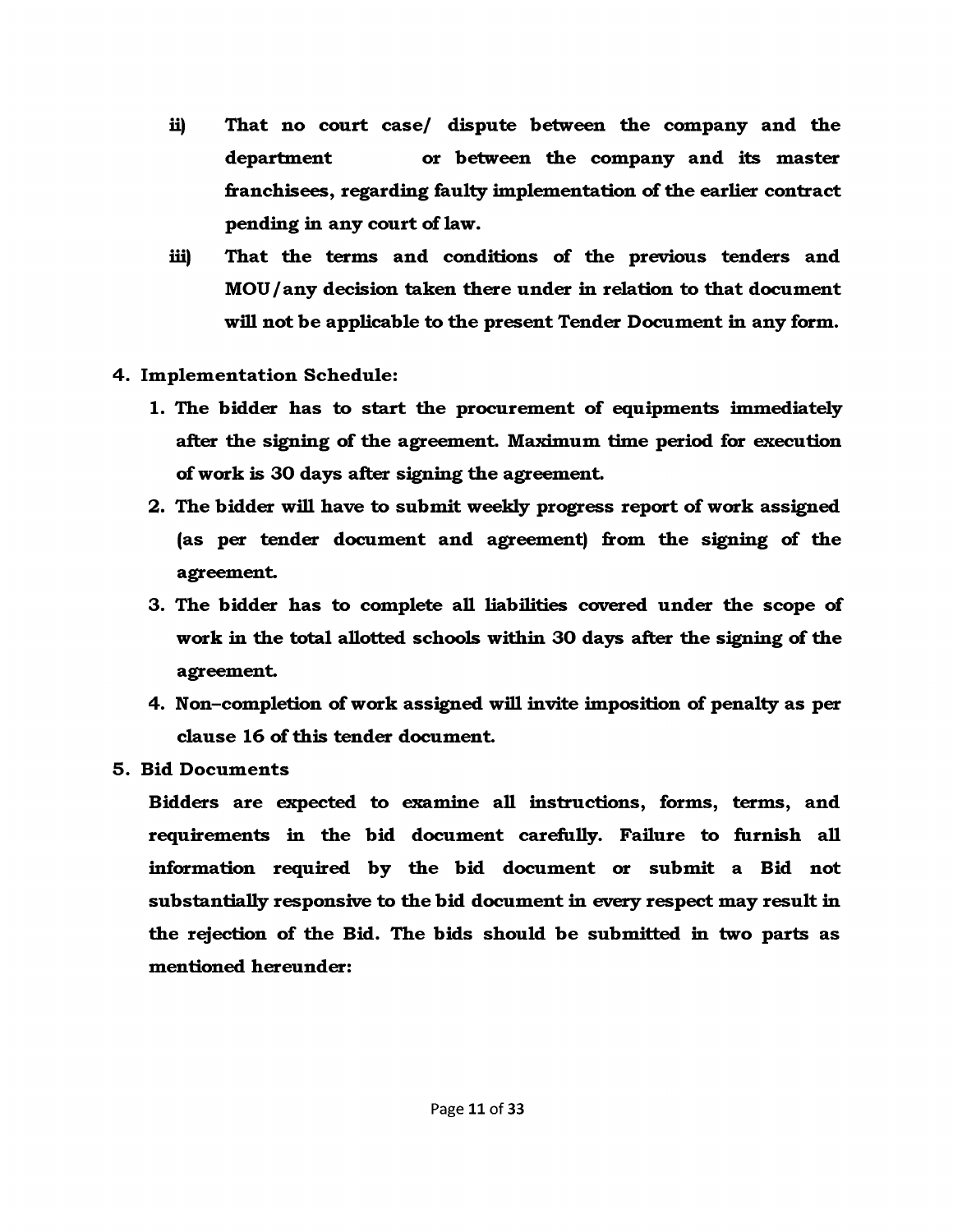#### **6.** Sub-Letting of Contract

**In no case the successful bidder shall be allowed to sublet this project either wholly or in parts, to any sub-contractor/ sub-franchisee at any stage. In the event of bidder contravening this condition, the contract shall be terminated with immediate effect and bank guarantee shall be invoked and the entire infrastructure installed like instruction material, equipments, hardware etc. would become the property of Government of Himachal Pradesh.**

#### **7.** Amendment of Bid Documents

**The amendments in any of the terms and conditions including technical specifications of this tender document will be uploaded on the website and will be binding on bidders.**

#### **8. Cost of Bid Document**

**The cost of Bid document is Rs. 1,000/- (One Thousand only), the document can be purchased from the office of the Director of Higher Education, Government of Himachal Pradesh, Shimla-1, during office hours from 11/12/2013, 10:00 AM to 24/12/2013 upto 5:00 PM against cash payment of Rs. 1000/-. The tender document can also be downloaded from www.educationhp.org. In case, the Tender document is downloaded, the bidder has to enclose a tender fees of Rs. 1,000/-in the shape of Demand Draft in favour of Director of Higher Education, Himachal Pradesh, payable at Shimla along with pre-qualification proposal.**

- **9. EMD**
	- **a. Bider shall furnish an EMD of amount Rs 1 Lacs (One Lac only) in the form of a Demand draft/ FDR issued by a Nationalized Bank located in India, drawn in favour of Director of Higher Education, Himachal Pradesh payable at Shimla.**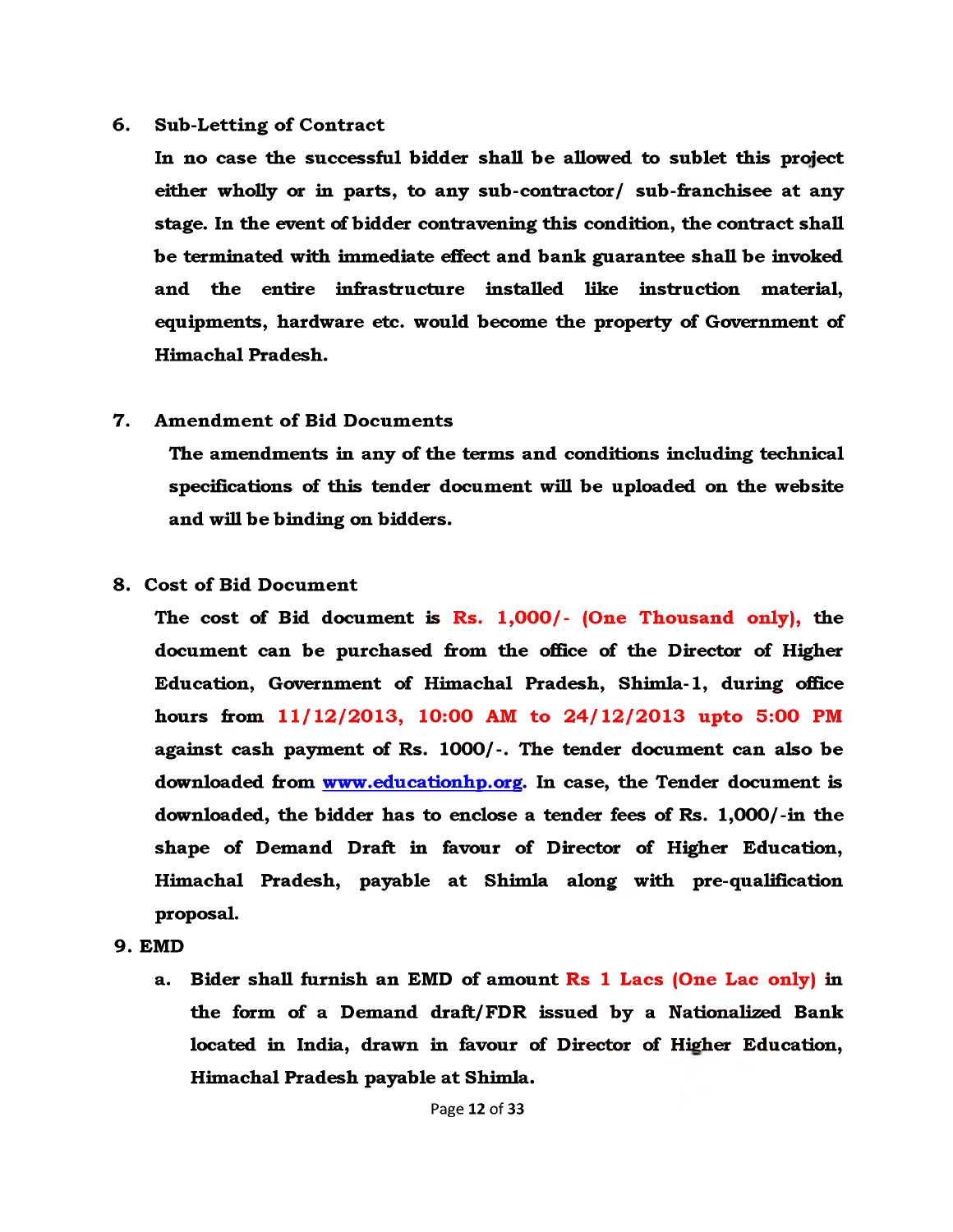- **b. No other form of BMD will be accepted.**
- **c. BMD should be valid for at least three months.**
- **d. No interest shall be payable on BMD under any circumstances.**
- **e. The BMD of unsuccessful tenderer (s) shall be refunded to them within 30 days after the award of contract to the successful bidder. The BMD of successful bidder shall remain in the custody of tenderer till the entire supply of goods has been made by the contractor to the best of satisfaction of tenderer.**
- **f. Any bid not containing the BMD will be summarily rejected as nonresponsive.**
- g. The EMD will be forfeited at the discretion of department of Higher Education on account of one or more of the following **reasons:**
	- **i. The Bidder withdraws their Bid during the period of Bid validity.**
	- **ii. Bidder does not respond to the requests for clarification of Bid.**
	- **iii. Bidder fails to co-operate in the Bid evaluation process,**
	- **iv. Bidder is found to be engaged in corrupt/fraudulent practices**
	- **v. In case of a successful Bidder, the said Bidder fails :**
		- **to furnish Performance Bank Guarantee or**
		- **to sign the Agreement in time**
		- **failure to execute the contract as per terms and conditions stipulated in the tender documents.**
	- **vi. Subsequent to the last date for receipt of bids, no modification of bids shall be allowed.**
	- **vii. The Bidders cannot withdraw the bid in the interval between the last date for receipt of bids and the expiry of the bid validity period specified in the Bid. Such withdrawal may result in the forfeiture of its BMD.**
	- **viii. When bidder does not execute the agreement, if any prescribed, within the specified time.**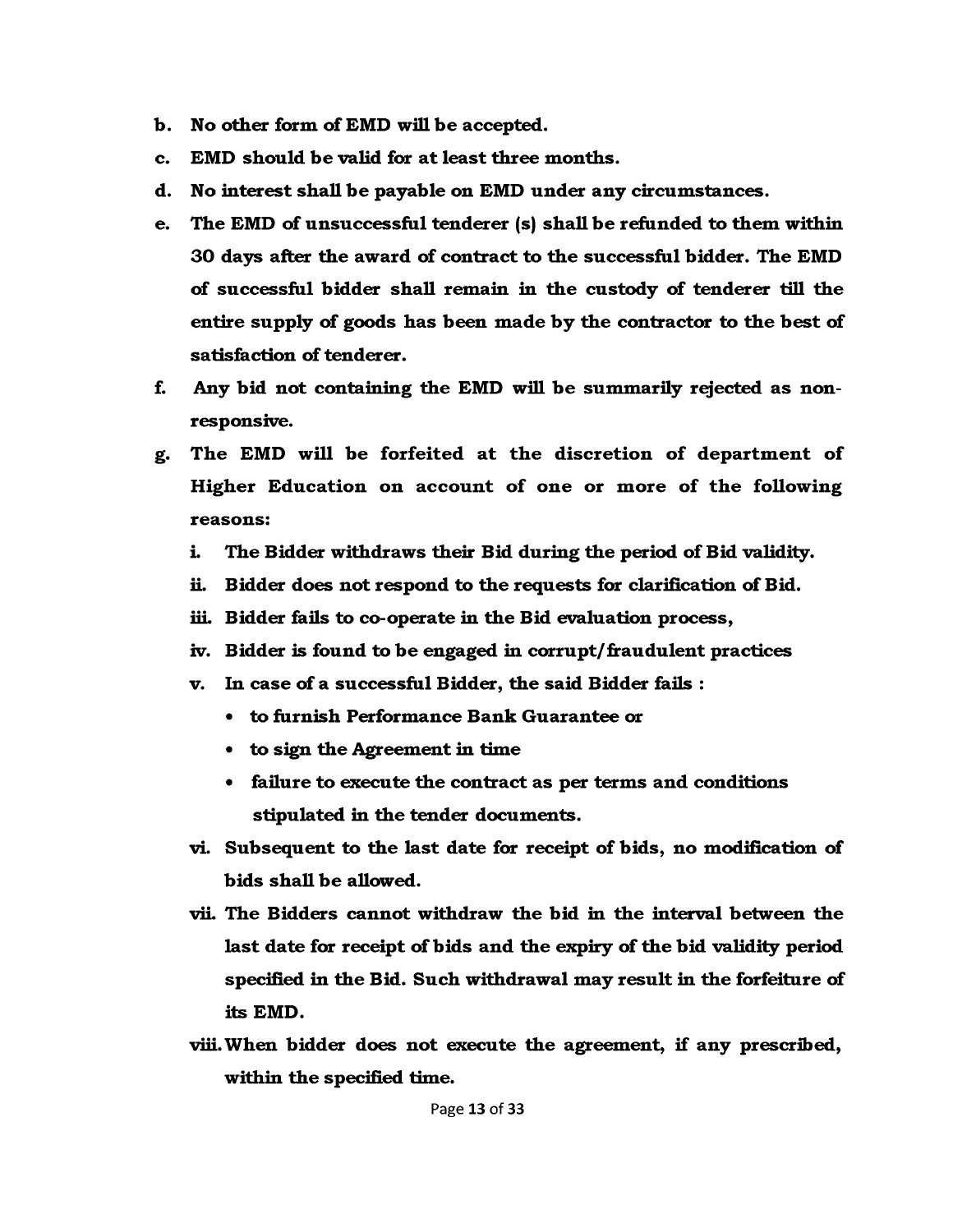- **ix. If the bid is not in conformity with the instructions mentioned in the tender document.**
- **x. If the bidder violates any provision of the terms and condition of the tender document.**
- **xi. Refusal by the tenderer to accept an arithmetical error or otherwise appearing on the face of tender.**

#### **10. Bid validity**

**The bid shall remain valid for a period of 180 days from the date of submission of Bid. The DIRECTOR OF HIGHER EDUCATION, Himachal Pradesh shall reject the proposal as being non-responsive if it is valid for a shorter period.**

#### **11. Submission of Proposals**

**Tender shall be submitted fully in accordance with the sequence and requirements of the Terms and Conditions. Appropriate forms prescribed with this document shall be used for filling quotations and the page number of the attached proofs should be mentioned.**

- **1. All the proposals will have to be submitted in hard bound form with all pages numbered. It should also have an index giving page wise information of above documents. Incomplete, illegible and unsealed proposal will summarily be rejected. Telegraphic tenders will not be accepted and no correspondence will be made in this regard.**
- **2. No bid will be considered unless and until each page of the bid document is duly signed by the authorized signatory.**
- **3. Prices should not be indicated in the Pre-qualification Bid/Technical Bid.**
- **4. All offers should be made in English. Conditional offers and offers qualified by vague and indefinite egression s such as "Subject to immediate acceptance", "Subject to prior sale" etc. will not be considered.**
- **5. Submitted tender forms, with overwritten or erased or illegible rate or**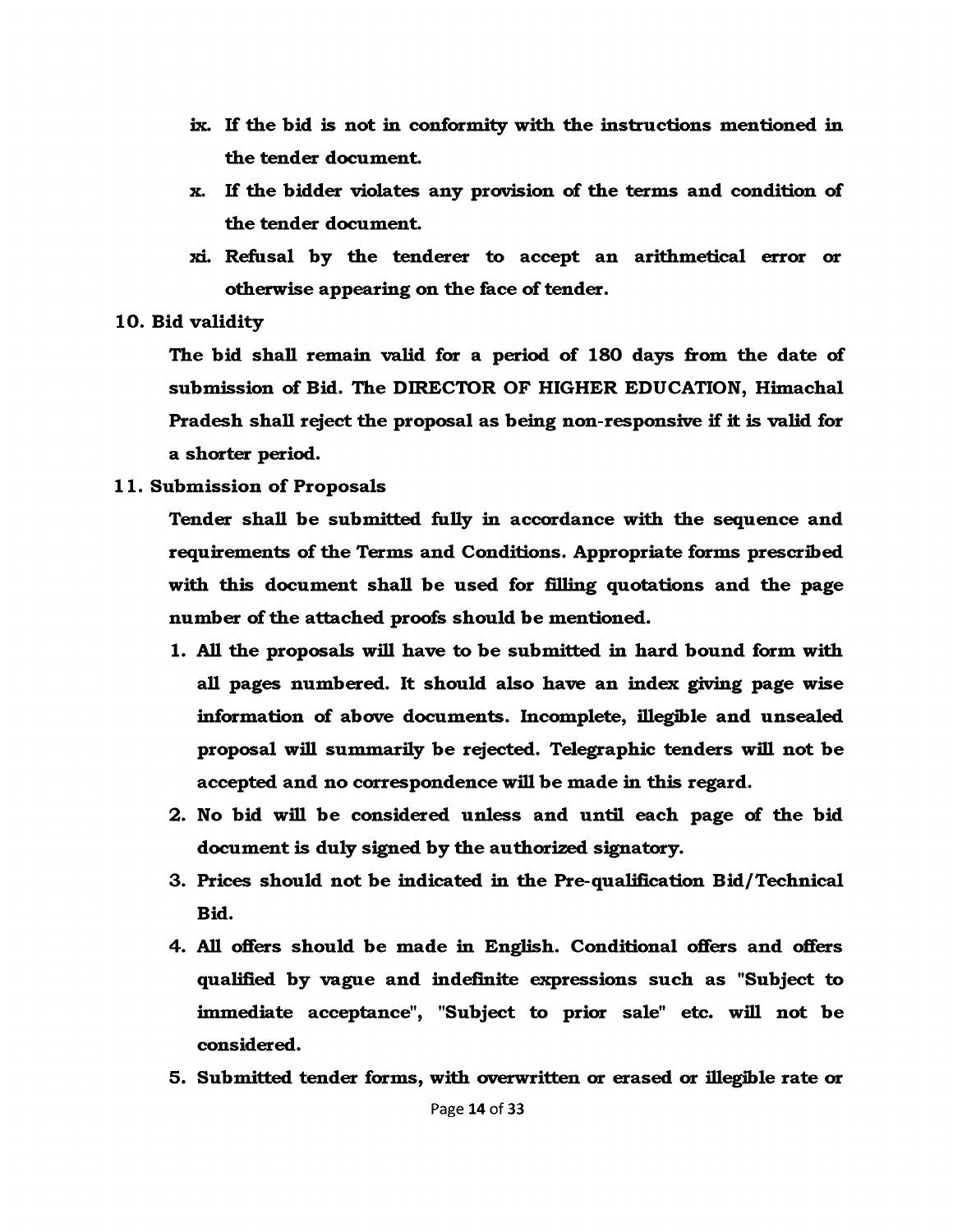**rates not shown in figures and words in English, will be liable for rejection. In case of discrepancy between words and figures noted against each item of the tender and between unit rates and the total amount, the amount in words will be considered final. Corrections in the tender, if unavoidable, should be made by rewriting with dated initial of the bidder after scoring out of the wrong entries. Clerical and arithmetical mistakes may result in rejection of the tender.**

- **6. Request from the bidder in respect of additions, alterations, modifications, corrections etc. of either terms and conditions or rates after opening of the tender will not be considered**
- **7. All the columns of the bid forms shall be duly, properly and exhaustively filled in.**

**Procedure for Submission of Bids:** 

**a) Pre-Qualification Bid/Technical Bid in one cover.**

**b) Comm ercial Bid in another separate cover.**

- **i. The pre-qualification bid should be filled in original and should be sealed in separate cover. The Pre-Qualification Bid should be super-scribed as; PRE-QUALIFICATION/TECHNICAL BID-ENVELOPE-A and put in a cover alongwith EMD, tender fee and other required docum ents as per Section III Clause 5 -A. The bidder** should sign all pages of the PRE-QUALIFICATION/TECHNICAL BID.
- **ii. The Comm ercial Bid as prescribed should be filled in original in a** separate cover. The Commercial BID should be super-scribed as; **COMMERCIAL BID "ENVELOPE - B" . The bidder should sign all pages o f the COMMERCIAL BID. This bid must be subm itted at the** time of submission of Pre-qualification Bid.
- **iii. All these Bids should be placed in another sealed envelope and addressed to:**

**DIRECTOR OF HIGHER EDUCATION, HIMACHAL PRADESH, SHIMLA-171001**

Page 15 of 33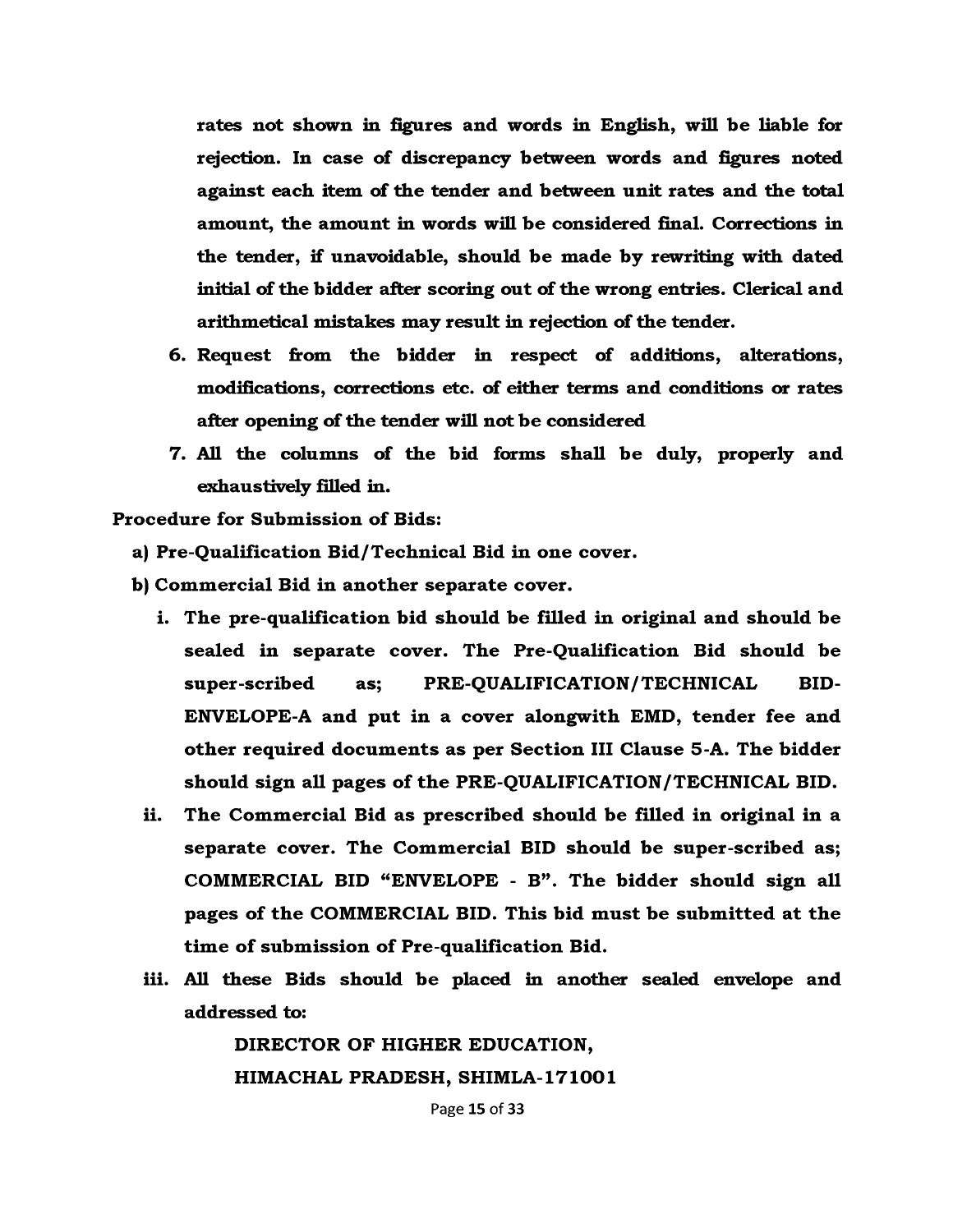#### **12. Late Bids**

**Any bid received by the Tenderer after the time and date for receipt of bids prescribed in the tender document will be rejected and returned unopened to the Bidder.**

#### **13. Penalty**

**If the bidder fails to complete all the liabilities covered under the scope of work in a school with in a stipulated period as mentioned in implementation schedule, the penalties will be imposed as under:-**

| No. of days       | Penalty amount per school per day |  |  |
|-------------------|-----------------------------------|--|--|
| $1-5$             | $^{\prime}\,$ @ Rs. 250/-         |  |  |
| $6 - 10$          | $\langle a \rangle$ Rs. 500/-     |  |  |
| 11-15             | $\langle a \rangle$ Rs. 700/-     |  |  |
| <b>16 onwards</b> | $\langle a \rangle$ Rs. 1000/-    |  |  |

14. Termination due to non-fulfillment of Contract:

- a.) Termination of contract for default: The Govt. of Himachal Pradesh **without prejudice to any other remedy available for breach of contract, may terminate the contract in whole by serving 30 (thirty) days notice in writing to the bidder in the event of any one or all of the following:**
	- **i. If the bidder fails to execute the supply of equipment at Labs in 15% or more than 15% of the allotted schools within the given time schedule at any point of time.**
	- **ii. If the bidder fails to provide any one or all services as per this Contract, and fails to set right the disruption in service within the 30 (thirty) days notice period or show a valid reason to Director of Higher Education for the lapse.**
	- **iii. If the bidder has engaged in corrupt or fraudulent practices in executing the Contract.**
	- **iv. In the event of termination of the contract for default of the bidder, D irector of Hr. Education is entitled to invoke the Performance Bank Guarantee and the entire infrastructure installed in the 25**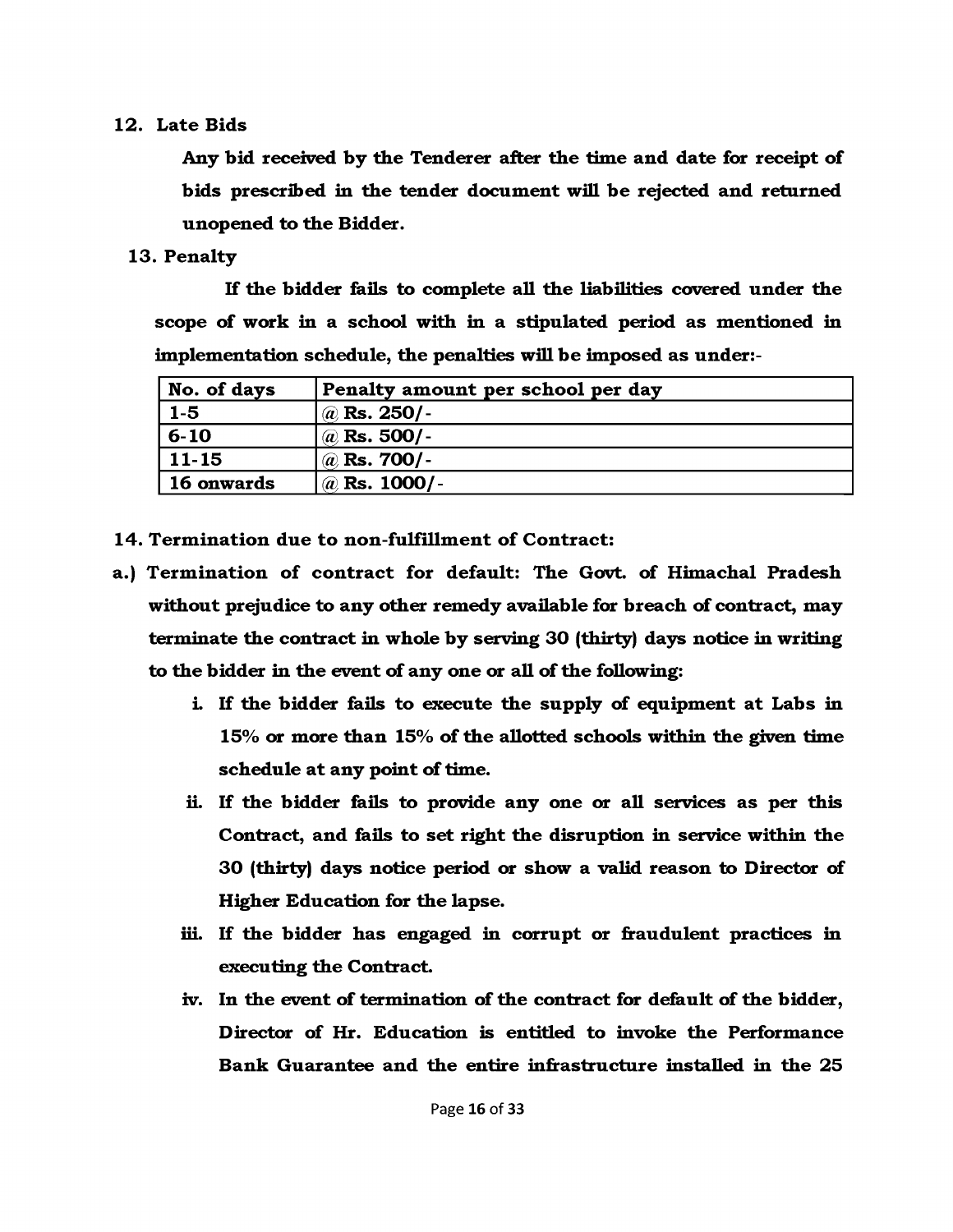**Schools will become the property of the Govt,**

- **v. If the bidder defaults in 15% or more than 15% of the allotted schools at any time the contract will be terminated,**
- **vi. In case, the total penalty amount for all schools or any number of schools on all accounts during contract period exceeds the 15% of the bid value at any point of time, then this will be counted towards default and shall lead to termination of the contract.**

*"In case of termination of contract at any case, entire infrastructure like Lab equipment and material supplied and installed etc. will become the property of the Govt, of Himachal Pradesh. No compensation/payment of any kind shall be made to the bidder. Also the Performance Bank Guarantee submitted by the bidder will be invoked by the Director of Higher Education".*

**(b) Term ination for insolvency: If the bidder becomes bankrupt or is otherwise declared insolvent, then Director of Higher Education may at any time terminate the contract by giving written notice of 30 (thirty) days to the bidder. Such termination shall not prejudice or preclude any right of the action or remedy, which has accrued or will accrue to the Director of Higher Education and vice versa.**

*"In case of the termination of the contract for any of the reasons mentioned above, no compensation shall be due to the bidder and the entire Lab equipment and material supplied and installed etc. would become the property of the concerned School"*

#### **15. Acceptance and withdrawal:**

**a. The final acceptance of the tender would be entirely vested with the Director of Higher Education who reserves the right to accept or reject any tender, without assigning any reason whatsoever. There is no obligation on the part of the Director of Higher Education to communicate in any way with the rejected bidder. After acceptance of**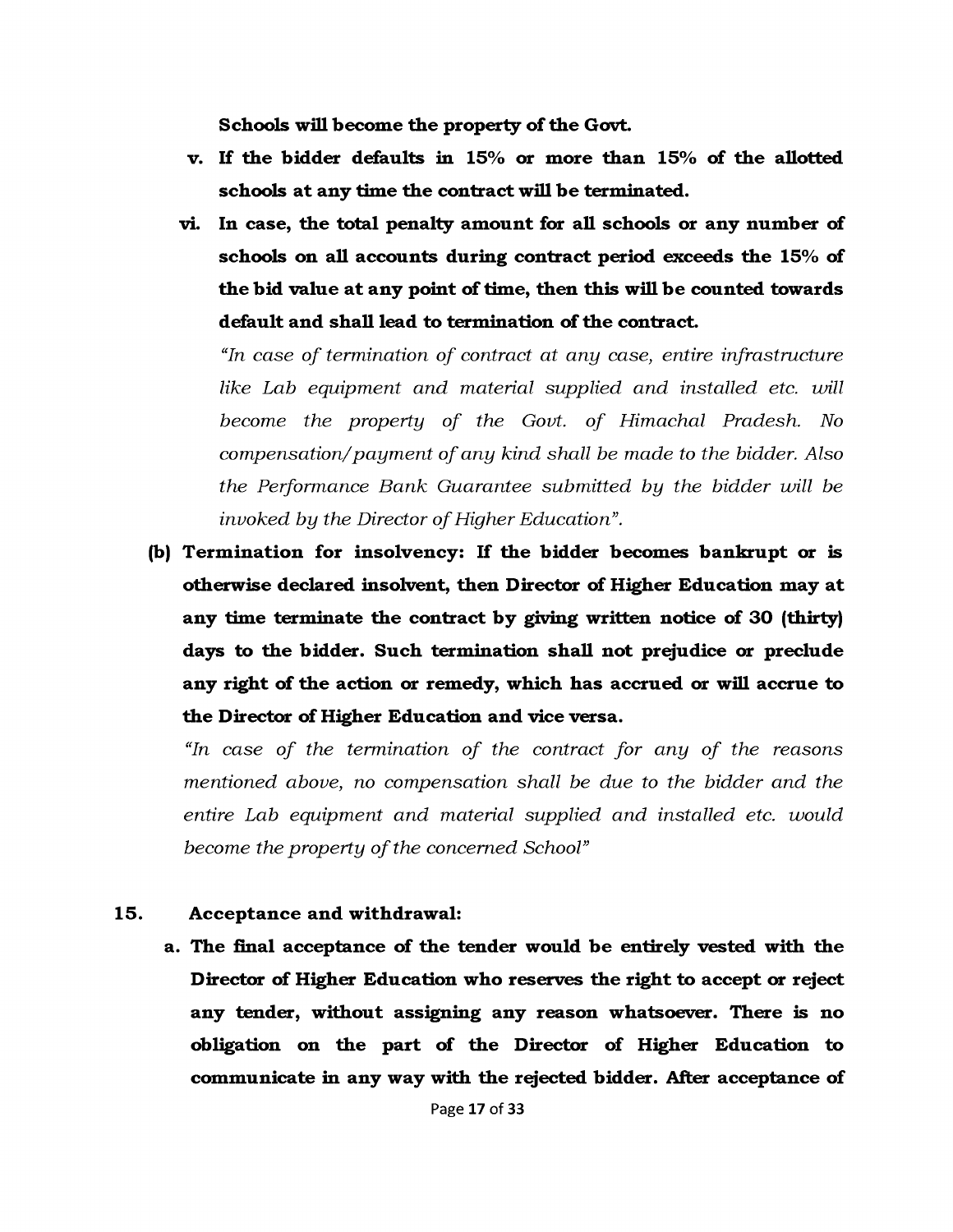**the tender by the Director of Higher Education the bidder shall have no right to withdraw his tender or claim higher price.**

- **b. Bid(s) with incomplete information are liable for rejection.**
- **c. For each category of qualification criteria, the documentary evidence is to be produced, duly attested by the bidder, serially numbered and enclosed with the bids. If the documentary proof is not enclosed for any/ all criteria the bid is liable for rejection.**
- **d. If any information given by the bidder is found to be false/ fictitious, the action would be initiated against the bidder as per Govt, rules.**

# **16.Bid Forms**

- **i. Wherever a specific form is prescribed in the tender document, the Bidder shall use the form to provide relevant information. If the form does not provide space for any required information, space at the end of the form or additional sheets shall be used to convey the said information.**
- **ii. For all other cases, the Bidder shall design a form to hold the required information.**
- **iii. The Department of Higher Education shall not be bound by any printed conditions or provisions in the Bidder's Bid Forms/document submitted by the bidder.**
- **e. Local Conditions**
	- **i. Each Bidder is expected to fully get acquainted with the local conditions and factors, which would have any effect on the performance of the contract and / or the cost.**
	- **ii. The Bidder is expected to know all conditions and factors, which may have any effect on the execution of the contract after issue of letter of Award as described in the bidding documents. The tenderer shall not entertain any request for clarification from the Bidder regarding such local conditions.**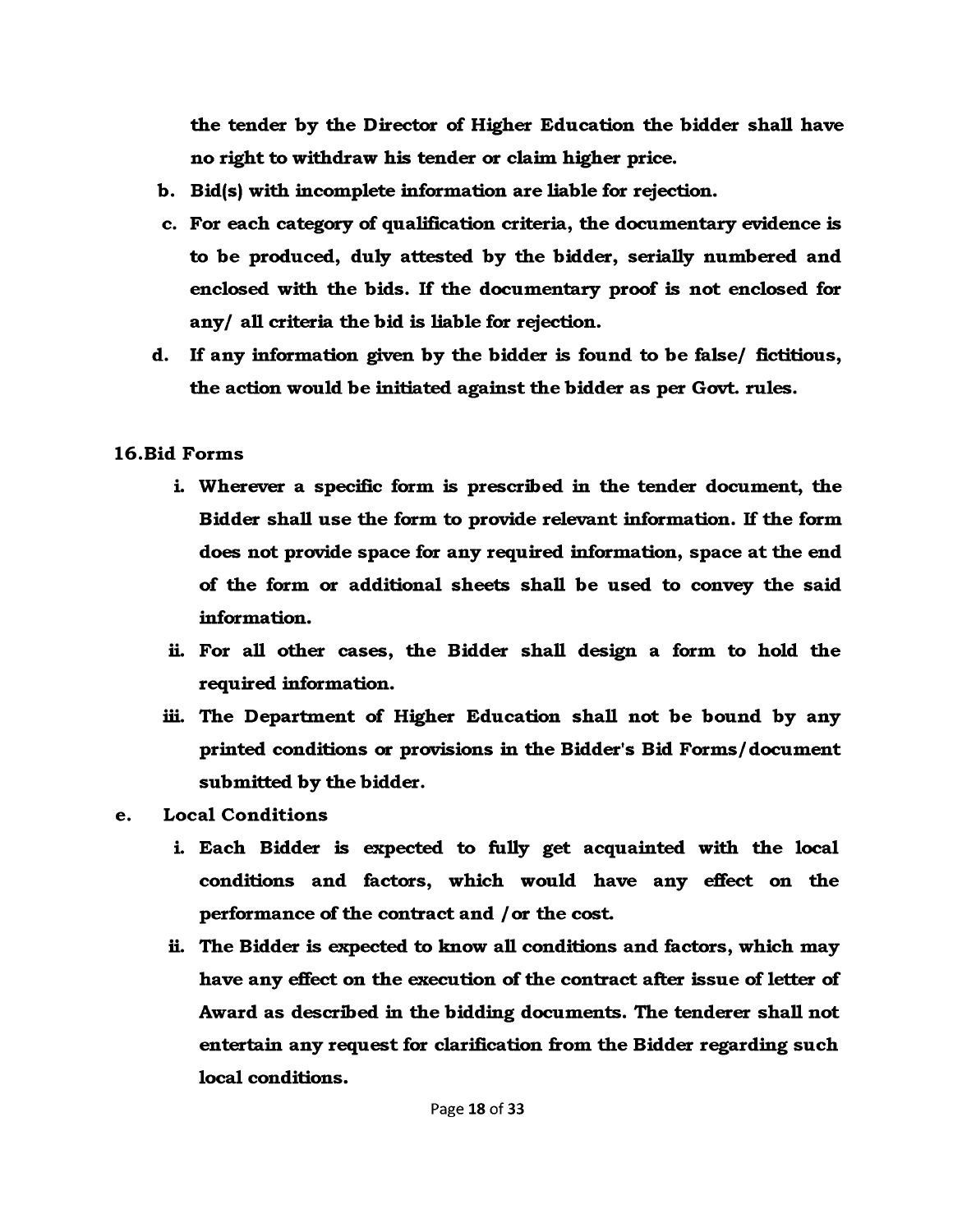- **iii. It is the Bidder's responsibility that such factors have properly been investigated and considered while submitting the bid proposals and no claim whatsoever including those for financial adjustment to the contract awarded under the bidding documents will be entertained by the Tenderer. Neither any change in the time schedule of the contract nor any financial adjustments arising thereof shall be permitted by the Tenderer on account of failure of the Bidder to know the local laws / conditions.**
- **iv. The Bidder is expected to visit and examine the location of Schools and its surroundings and obtain all information that may be necessary for preparing the bid at their own interest and cost.**
- **17.** Opening of Proposal
	- **a. Step 1: Bnvelope-A (Pre-qualification Bids) will be opened by the Tender Evaluation Committee, on 26/12/2013 at 2:00 PM, in presence of bidders or their authorized representatives. Preliminary scrutiny of the pre-qualification bids will be made to determine whether they meet the eligibility criteria, whether the documents have been properly signed and whether the Bid documents are in order. The qualified Bidders in this stage would be informed of the Committee's decision either through telephone/ fax/post /email by Directorate of Higher Education.**
	- **b. Step 2: Envelope B would be opened by the Evaluation Committee only for those bidders who qualify the pre-qualification bid.**
	- **c. In the event of the date specified for Bid receipt and opening being declared as a holiday, the Bids will be received/opened the following working day at the appointed times.**

**Any Change in the schedule on which Envelope B would be opened and the date and time for the conduct of demonstration / presentations will be communicated to the qualified bidders through**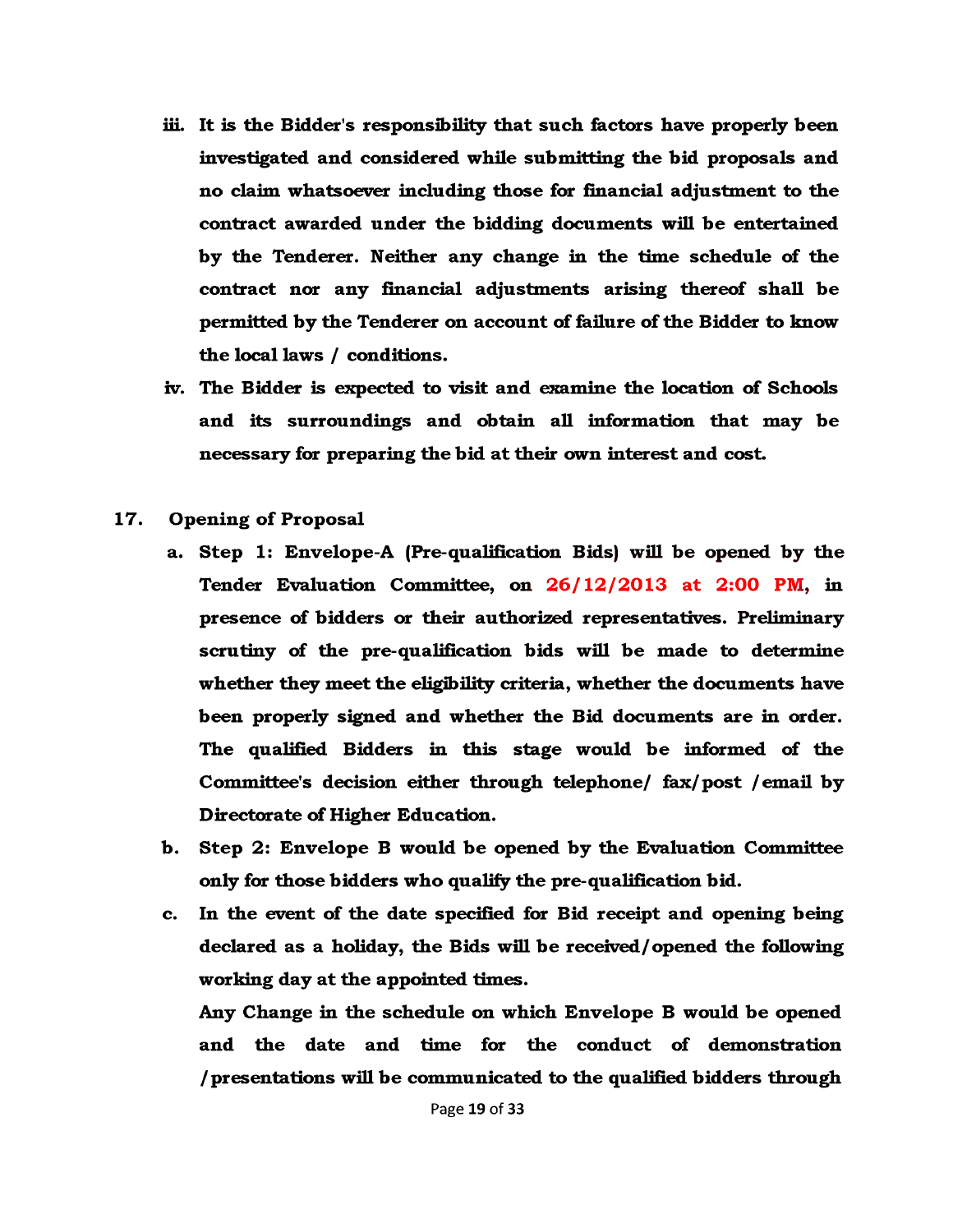**Telephone /Fax/ Post/Telegram/B-mail.**

- **d. The unopened technical and commercial bids of those bidders who do not qualify pre-qualification stage, will be returned back by the department**
- **e. The Bidder shall be responsible for properly super-scribing and sealing each Envelope and Bid Evaluation Committee shall not be responsible for accidental opening of Envelopes that are not properly super scribed and sealed.**
- **18. Evaluation & Selection criteria**

**The Tender Evaluation Comm ittee(s) so constituted formerly by the Department of Higher Education shall evaluate the Prequalification/Technical Bids and Commercial bids. The decisions of the Tender Evaluation Committee(s) in the evaluation of the bids shall be final. No correspondence will be entertained outside the process of negotiation / discussion with the Committee(s).**

**At the date, time and location of the bid opening as specified in the TENDER, the Evaluation Committee shall open the Proposals, in the presence of Bidders' designated representatives who choose to attend. The Bidders' representatives who are present shall sign a register evidencing their attendance. The Bidders' names, and any such other details as the Tender Evaluation Committee(s) may consider appropriate, will be announced by the Tender Evaluation Committee(s) at the opening.**

- **i) The Evaluation Committee(s) reserves the right at any time to postpone or cancel a scheduled bid opening. The bids will be opened at the address specified in TENDER.**
- **ii) The bidders qualified in Pre-qualification Bids would only be called for Technical Presentation.**
- **iii) After evaluation of technical bids, the commercial bids of only those Bidders who will qualify the technical evaluation stage, as specified in**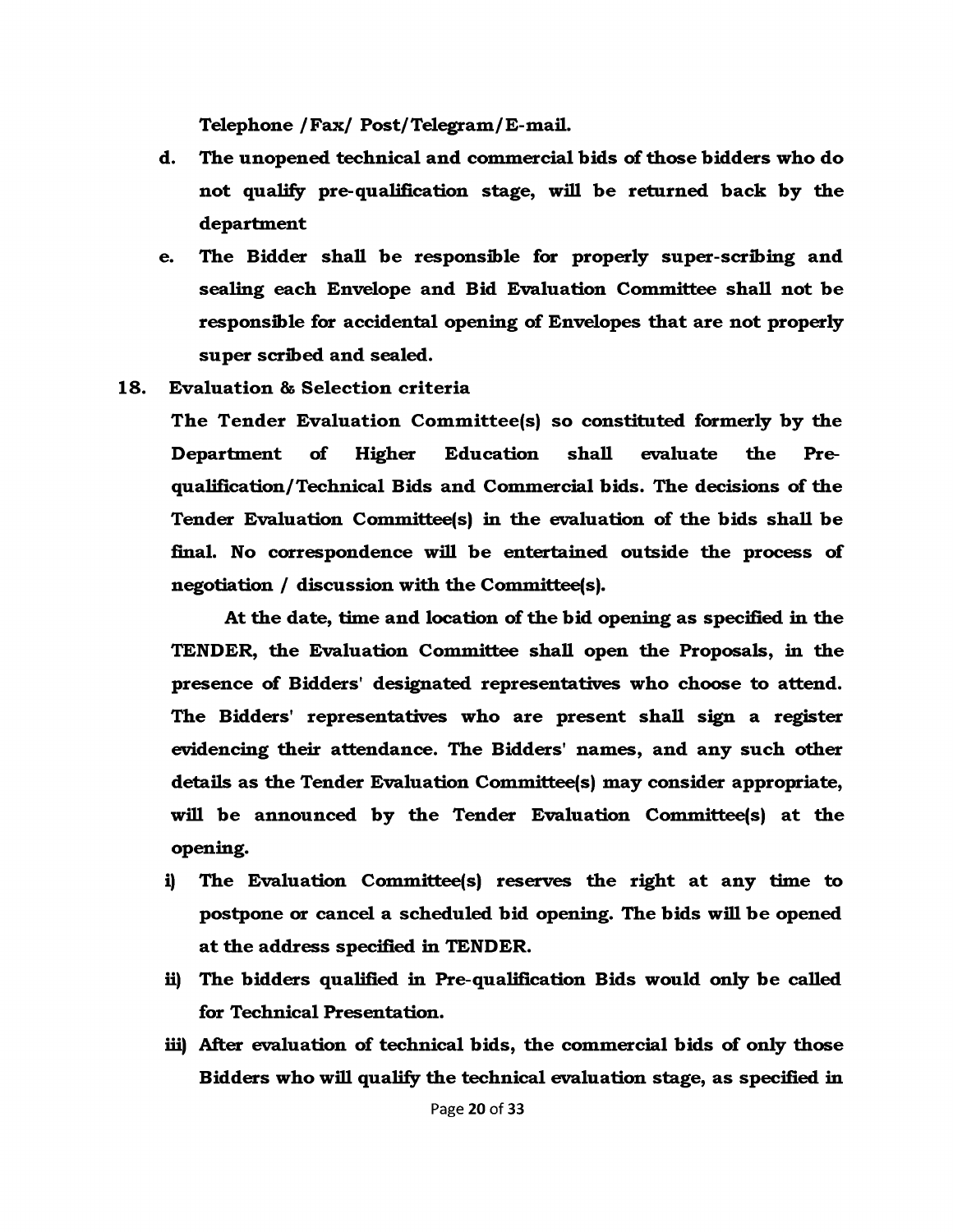**this TENDER, will be opened in the same day.**

- **iv) Further, the scope of the evaluation committee also covers taking of any decision with regard to the tender document, execution/ implementation of the project including management period.**
- **v) After the tender has been awarded to a bidder, the bidder has to supply 50%** *Lab equipment and material and install* **as per the scope of work within 20 days and all the supplied equipment and material will be evaluated by the Evaluation Committee.The suggestion made after the evaluation of this supplied equipment and material has to be submitted within remaining total allotted days.**
- **vi) Rest of the 50% equipment and material will be supplied and evaluated well before remaining 10 days.**
- **vii) Bid document shall be evaluated as per the following steps:**
- 19. Language of bid & Correspondence

**The Bid will be prepared by the Bidder in English language only. All the documents relating to the Bid (including brochures) supplied by the bidder should also be in English, and the correspondence between the bidder & DIRECTOR OF HIGHER EDUCATION, Himachal Pradesh will be in English language only. The correspondence by Fax/ E-mail must be subsequently confirmed by a duly signed formal copy.**

**20. Bid currencies**

**Prices shall be quoted in INDIAN RUPEES, inclusive of all prevailing taxes, fees and other charges including service tax.**

- **21.** Award of Contract
	- **i. In case of a situation where lowest bid quoted by the bidders are equal then such bidders may be offered an opportunity to quote a revised quote in sealed envelopes. In such a situation, the bidder offering the lowest revised quote will be declared as successful bidder.**
	- **ii. In case there is a single bid, the same may be accepted by the tenderer**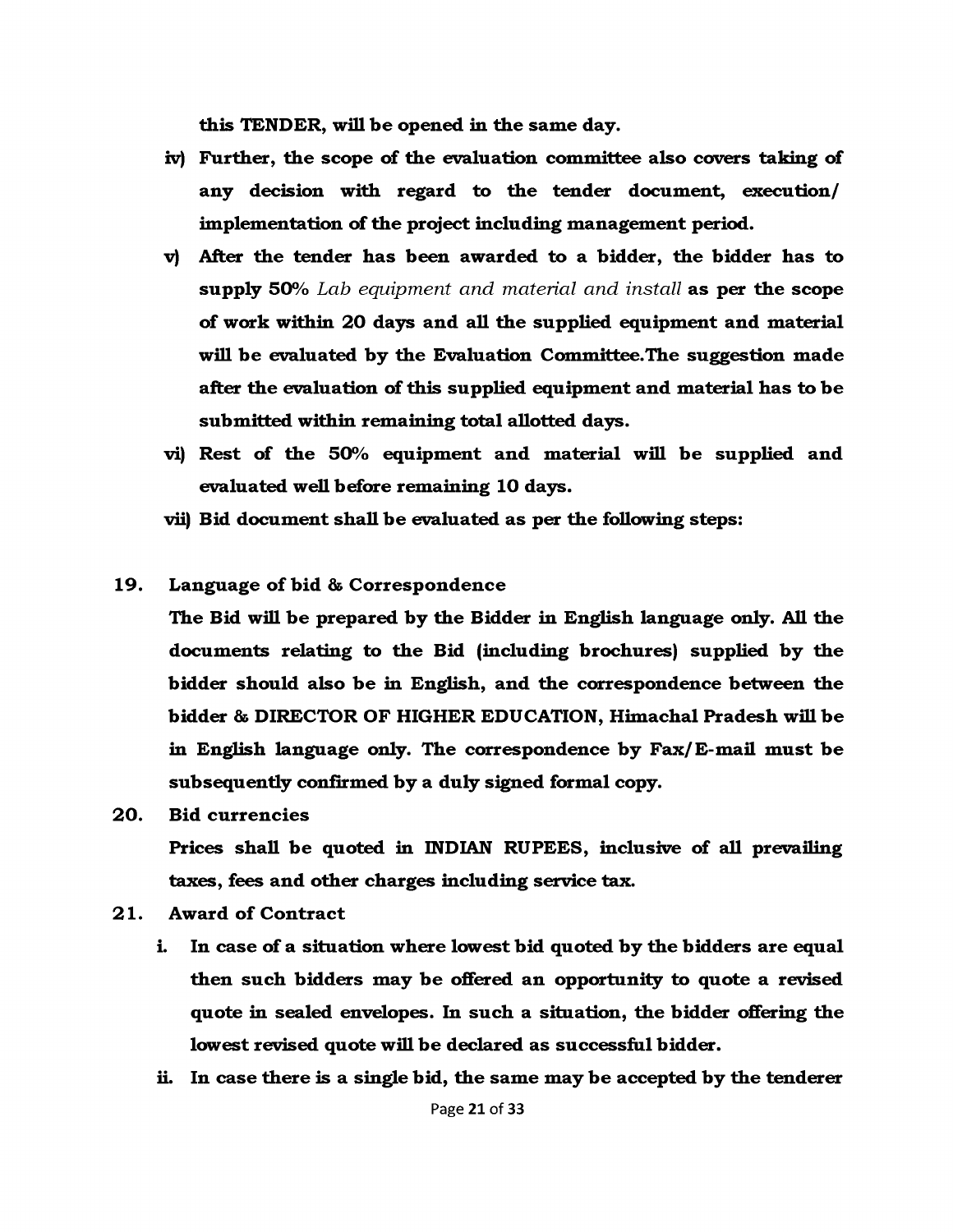**and will be referred to the Govt, for further decision.**

- **iii. Negotiations, if any, will be held with the Bidder in the office of the tenderer.**
- **iv. The evaluation committee's decision would be final and binding to the Bidders.**
- **v. Prior to the expiry of the period of Bid validity, the successful Bidder will be notified by the tenderer, that the Bid has been accepted.**
- **vii. Letter of Award will be issued to the lowest bidder, if the bid found financially viable.**
- **viii. The successful bidder will have to sign an agreement with Director of Higher Education within 15 days of the issuance of letter of the award and all the expenses involved for the preparation of agreement has to be borne by the successful bidder.**
- **22. Confidentiality**

**As used herein, the term "Confidential Information" means any information, including information created by or for the other party, whether written or oral, which relates to internal controls, computer or data processing programs, algorithms, electronic data processing applications, routines, subroutines,techniques or systems, or information concerning the business or financial affairs and methods of operation or proposed methods of operation, accounts, transactions, proposed transactions or security procedures of either party or any of its affiliates, or any client of either party, except such information which is in the public domain at the time of its disclosure or thereafter enters the public domain other than as a result of a breach of duty on the part of the party receiving such information. It is the express intent of the parties that all the business process and methods used by the Bidder in rendering the services hereunder are the Confidential Information of the Bidder.The Bidder shall keep confidential any information related to this**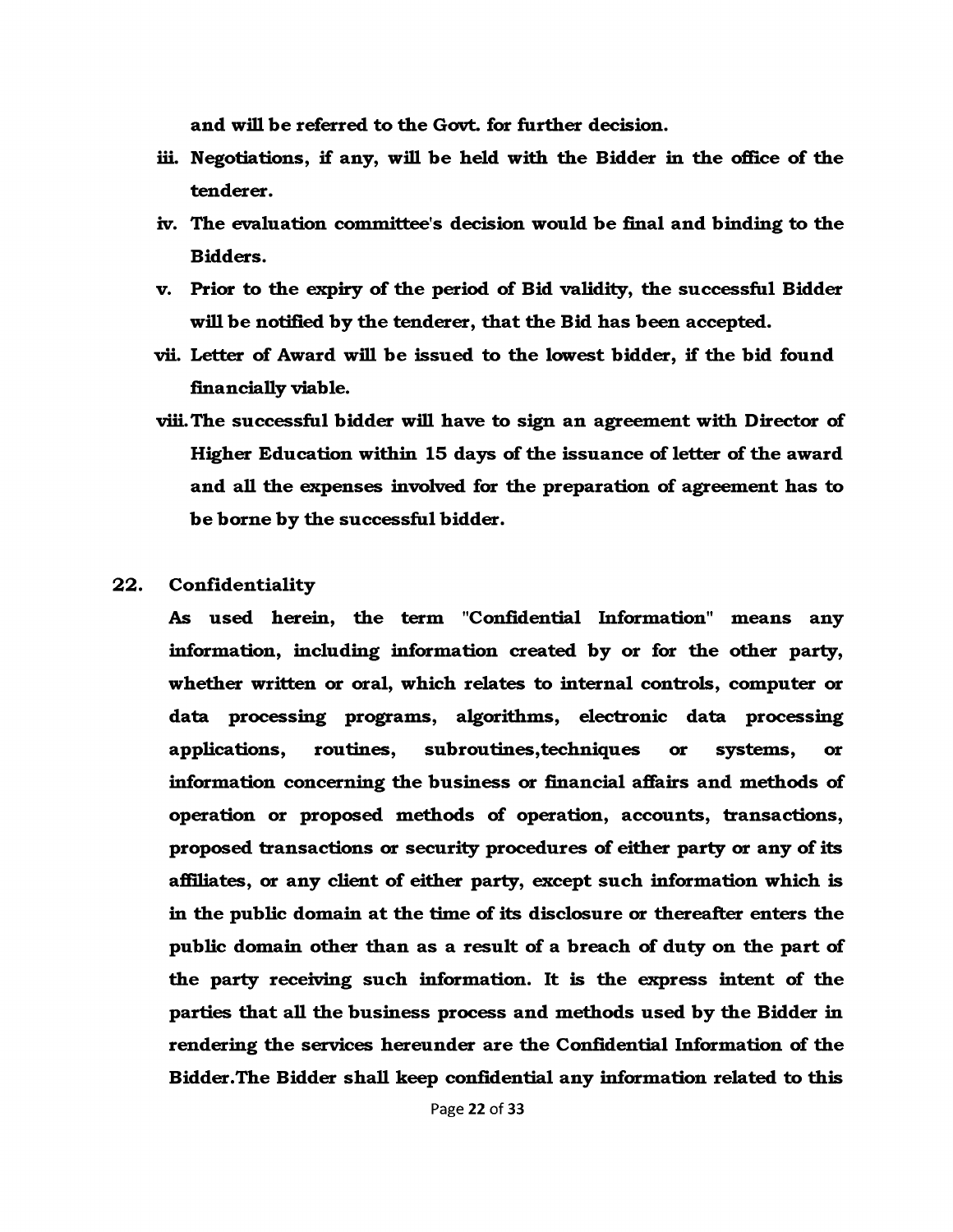**tender with the same degree of care as it would treat its own confidential information. The Bidders shall note that the confidential information will be used only for the purposes of this tender and shall not be disclosed to any third party for any reason whatsoever. At all times during the performance of the Services, the Bidder shall abide by all applicable security rules, policies, standards, guidelines and procedures. The Bidder should note that before any of its employees or assignees is given access to the Confidential Information, each such employee and assignees shall agree to be bound by the term of this tender and such rules, policies, standards, guidelines and procedures by its employees or agents.The Bidder should not disclose to any other party and keep confidential the terms and conditions of this Contract agreement, any amendment thereof, and any Attachment or Annexure thereof. The obligations of confidentiality under this section shall survive rejection of the contract. Any information pertaining to the Govt, of Himachal Pradesh or any other agency involved in the project, matters concerning Govt, of Himachal Pradesh that comes to the knowledge of the vendor in connection with this contract, will be deemed to be confidential and the bidder will be fully responsible, for the same being kept confidential and held in trust, as also for all consequences of its concerned personnel failing to observe the same. The vender shall ensure due secrecy of information and data not intended for public distribution.**

**23. Taxes and Duties**

**The Bidder shall be solely responsible for the payment of all taxes including VAT, duties, license fees, octroi etc. incurred until completion of the project.**

#### **24. Insurance**

**The equipments/deliverables and services supplied under the contract shall be fully insured by the bidder against theft, loss or damage by fire,**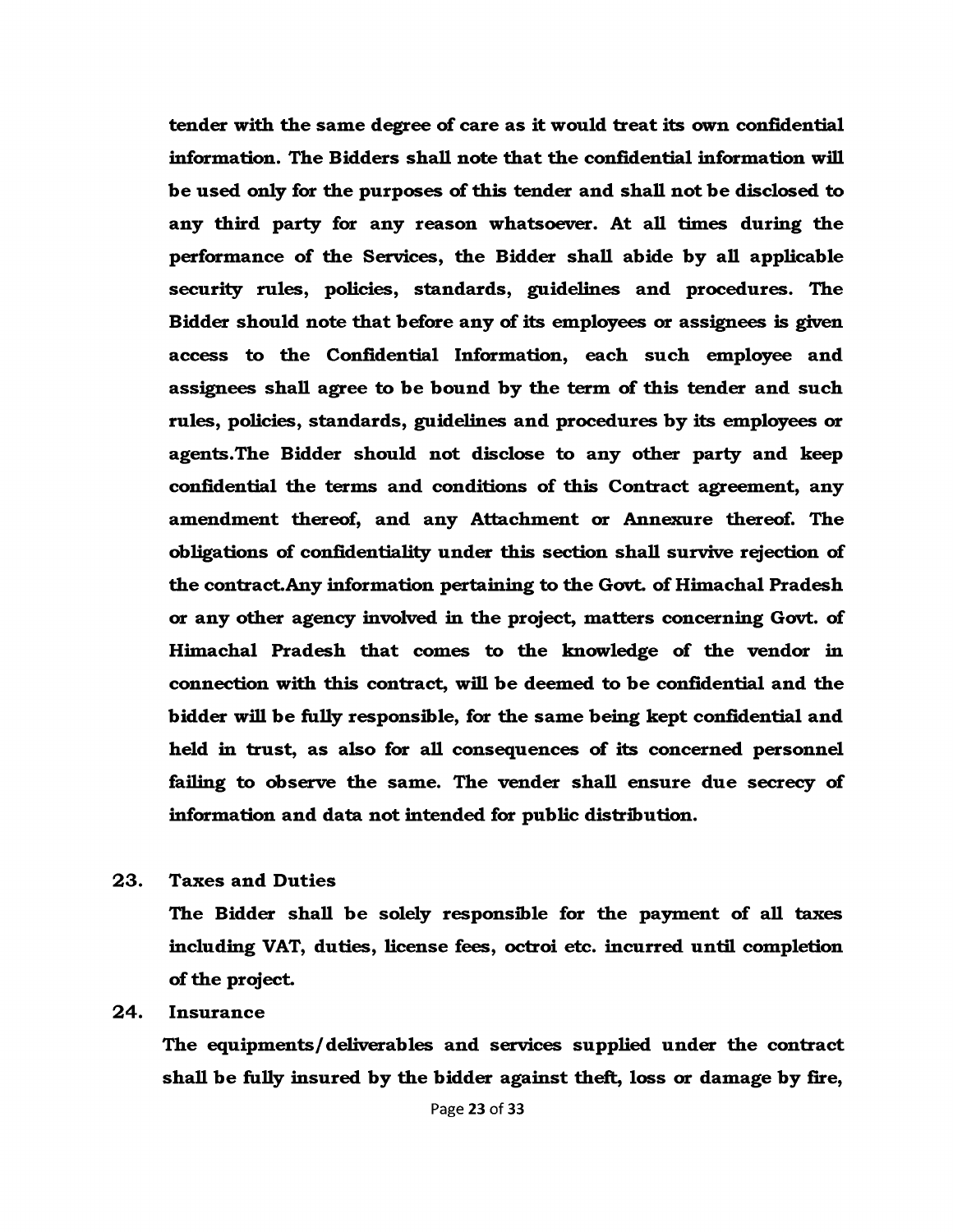**flood/cloud burst/natural calamity or otherwise, incidental to manufacture or acquisition, transportation, storage, delivery. The period of insurance shall be for the entire contract period. For insurance claims, the respective school authorizes will lodge FIR and provide NTR report. The Bidder will provide the replacement of euipment/tools/component within a period of one week.**

- **25. Indemnity**
	- **1. The bidder(s) shall indemnify the Department against all third party claims of infringement of Intellaectual Property Right, including Patent, trademark, copyright, trade secret or industrial design rights arsising from use of the Goods, or any part of thereof in India.**
	- **2. The Bidder(s) shall, at their own expense, defend and indemnify the Department against all third party claims or infringement of intellectual Property Right, including Patent, trademark, copyright, trade secret or industrial design.**
	- **3. The Bidder(s) shall expecditiously extinguish any such claims and shall have full rights to defend itself therefrom. If the Department is required to pay compensation to a third party resulting from such infringement, the Bidder (s) shall be fully responsible therefore, including all expenses and court and legal fees.**
	- **4. The Department will give notice to the Bidder of any such claim without delay, provide reasonable assistance to the supplier in disposing of the cliam and shall at no time admit to any liability for or express any intent to settle the claim.**
- **26. Arbitration**

**All disputes, differences, claims and demands arising under the contract shall be referred to the Principal Secretary (Education), to the Govt, of Himachal Pradesh, for final decision and the same shall be binding on all parties.Principal Secretary (Education), to the Govt, of Himachal Pradesh and the selected Service Provider shall make every effort to**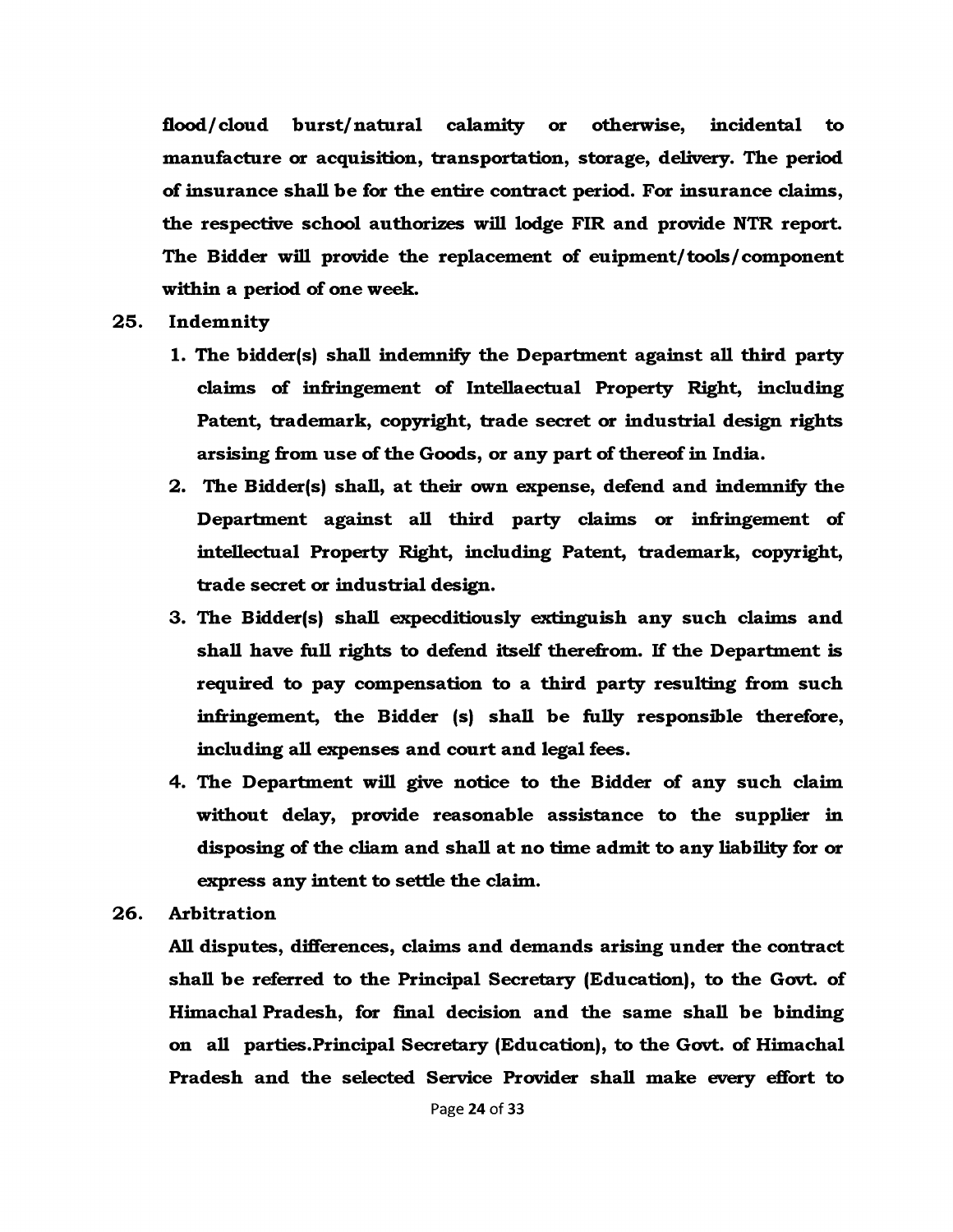**resolve amicably through direct negotiation, any disagreement or dispute arising between them under or in connection with the work order. If any dispute arises between parties on aspects not covered by this agreement, or the construction or operation thereof, or the rights, duties or liabilities under these except as to any matter the decision of which is specially provided for by the general conditions, such disputes shall be referred to Sole Arbitrator, Principal Secretary (Education), to the Govt, of Himachal Pradesh. Such arbitration shall be governed in all respects by the provision of the Indian Arbitration and Conciliation Act, 1996 and the rules there under and any statutory modification or reenactment thereof the arbitration proceeding shall be held in Shimla.**

#### **27. Legal jurisdiction**

**All legal disputes are subject to the jurisdiction of Shimla courts only.**

#### **28. Payment Structure:**

**80% payment on proof of delivery of all ordered items at given location. The supplier company shall subm it necessary document i.e. Bill/ Invoice duplicate delivery challan, against performance bank guarantee of 10% order value (Vailid for 1 year). The final payment will be made after 2 months from the date of delivery.**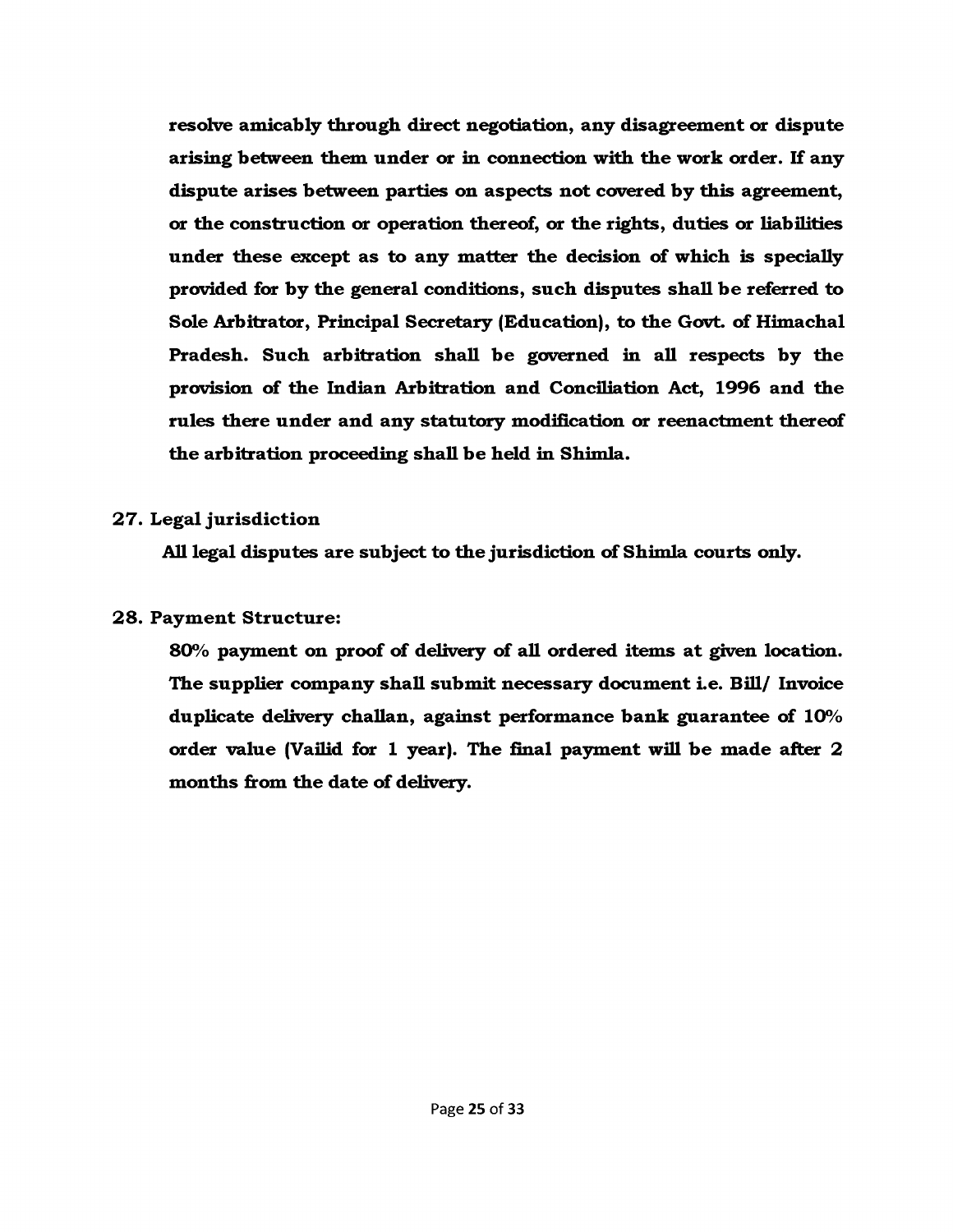#### **Section - IV: Special Conditions**

#### **29. Force Majeure**

**Neither party shall be responsible to the other for any delay or failure in performance of its obligations due to any occurrence commonly known as Force Majeure which is beyond the control of any of the parties, including, but without limited to, fire, flood, explosion, acts of God, public disorder, riots, embargoes, or strikes, acts of military authority, epidemics, strikes, lockouts, insurrections, civil commotion, war, enemy actions. If a Force Majeure arises; the Bidder shall promptly notify tenderer in writing of such condition and the cause thereof. Unless otherwise directed by Tenderer, the successful bidder shall continue to perform his obligations under the contract as far as is reasonably practical, and shall seek all reasonable alternative means for performance not prevented by the Force Majeure event.**

**The successful bidder shall be excused from performance of his obligations in whole or part as long as such causes, circumstances or events shall continue to prevent or delay such performance.**

**30. Representations and warranties by the Bidder**

- **i. There is no pending or threatened actions, suits or proceedings affecting the Bidder or its affiliates or any of their respective assets before a court, governmental agency, commission or arbitrator or administrative tribunal which affects the Bidder's ability to perform its obligations under the Agreement; and neither Bidder nor any of its affiliates have immunity from the jurisdiction of a court or from legal process (whether through service of notice, attachment prior to judgment, attachment in aid of execution or otherwise);**
- **ii. The Bidder confirms that all representations and warranties of the Bidder set forth in the bid are true, complete and correct in all respects;**
- **iii. No information given by the Bidder in relation to the Agreement, project documents or any document comprising security contains any material**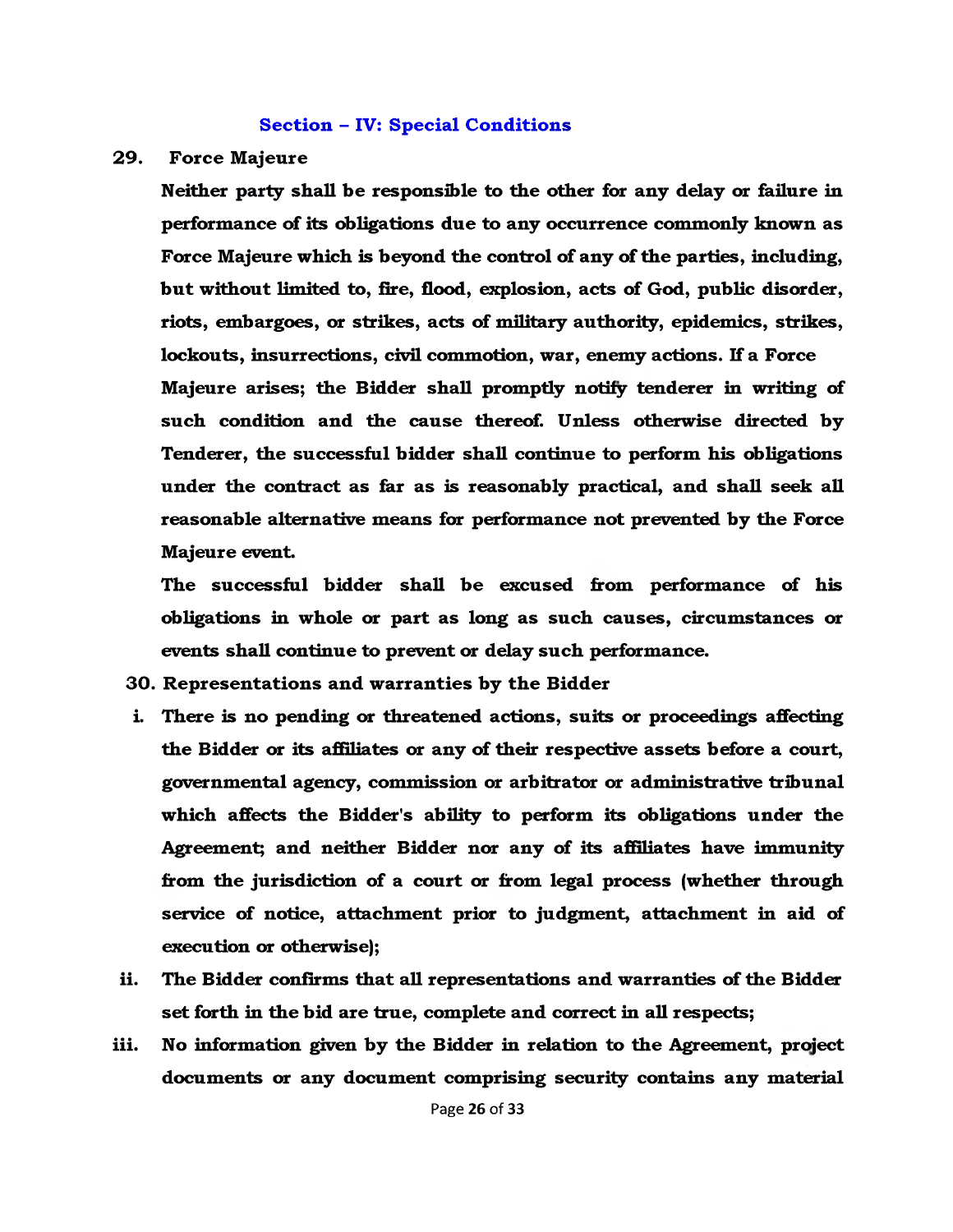**mis-statement of fact or omits to state as fact which would be materially adverse to the enforcement of the rights and remedies of Department of Higher Education or which would be necessary to make any statement, representation or warranty contained herein or therein true and correct;**

**iv. All equipment including material to be installed by the Bidder in the Retail Labs shall be branded and the product should not be supported or declared end of life within next 5 years. A certificate to that effect should be furnished from OEM. All equipment shall conform to the codes, standards and regulations applicable and benefit from the usual manufacturer's guarantees.**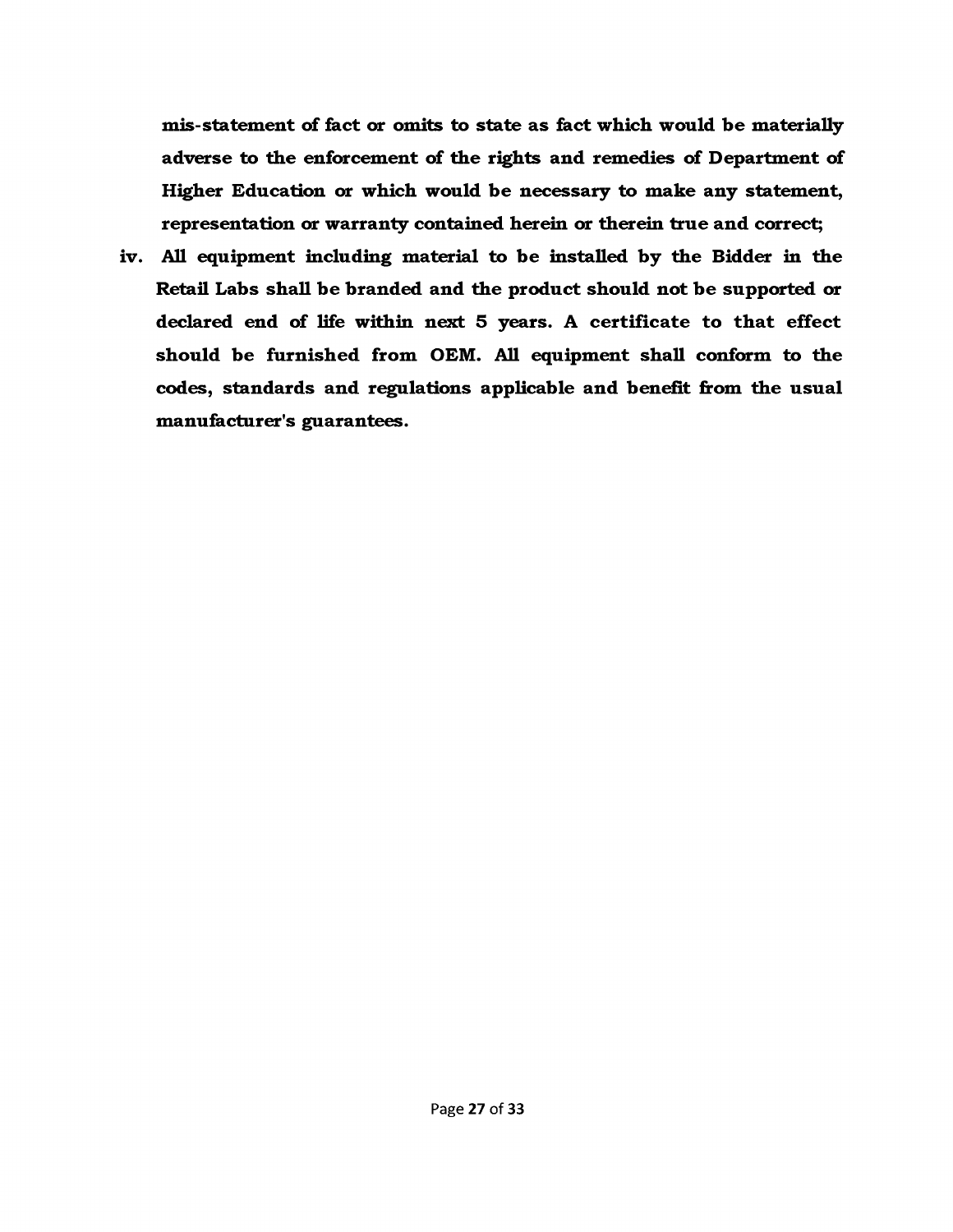**"Annexure-A"**

#### **Bid Letter**

**Date: dd/mm/yyyy**

**To,**

**The Director of Higher Education Himachal Pradesh, Lalpani, Shim la-171001 (HP)**

Subject: For of the supply of the Retail Lab Equipments in 25 GSSS of **Him achal Pradesh.**

**Sir,**

**We, the undersigned Bidders, having read and examined in detail the specifications and tender document in respect seting up Retail Lab - supply** of Tools & Equipments.

**Price and Validity**

- **1. All the prices mentioned in our commercial offer are in accordance with the terms as specified in tender document. All the prices and other terms and conditions of this proposal are valid for a period of 180 days from the last date of submission of bids.**
- **2. We do hereby confirm that our bid prices include all taxes and cess including Income Tax.**
- **3. We have studied the Clauses relating to Indian Income Tax and hereby declare that if any Income Tax, Surcharge on Income Tax and any other Tax is altered under the law, we shall pay the same.**

**Earnest Money**

**We have enclosed the required earnest money in the form of Bank draft in pre-qualification bid/pre bid conference.**

**Bid Pricing**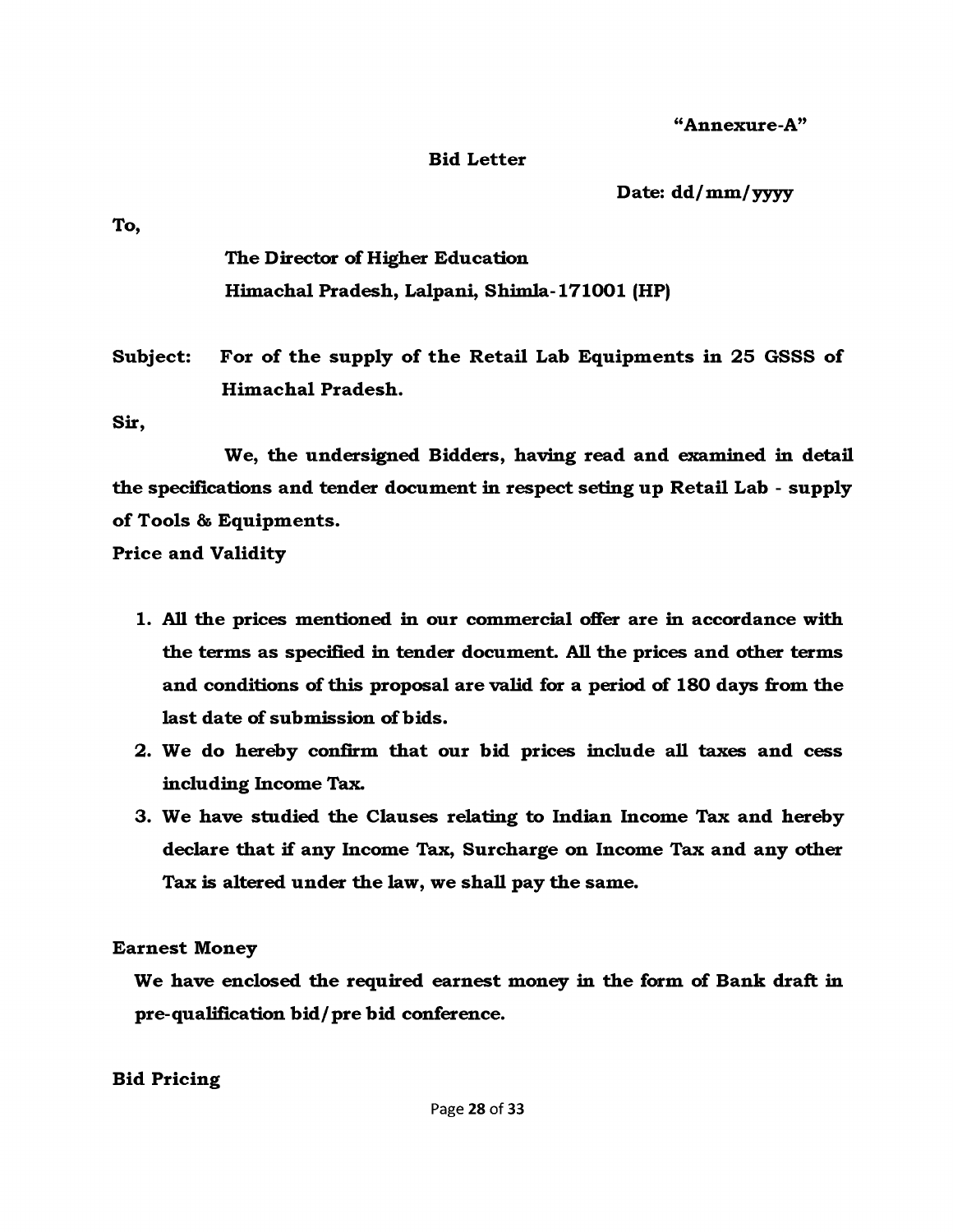**We further declare that the RATES stated in our proposal are in accordance with your terms & conditions in the bidding document.**

#### **Qualifying Data**

**We confirm having submitted in qualifying data as required by you in your tender document. In case you require any further information/ documentary proof in this regard before evaluation of our bid, we agree to furnish the same in time to your satisfaction.We hereby declare that our proposal is made in good faith, without collusion or fraud and the information contained in the proposal is true and correct to the best of our knowledge & belief.We here by declare to accept and abide by all term & conditions mentioned in the tender document.Bid submitted by us is properly sealed and prepared so as to prevent any subsequent alteration and replacement.We understand that you are not bound to accept the lowest or any bid you may receive.**

**Thanking you,**

**Yours faithfully,**

**Date: Place: Business Address:**

**Signature) Name: Designation: Seal**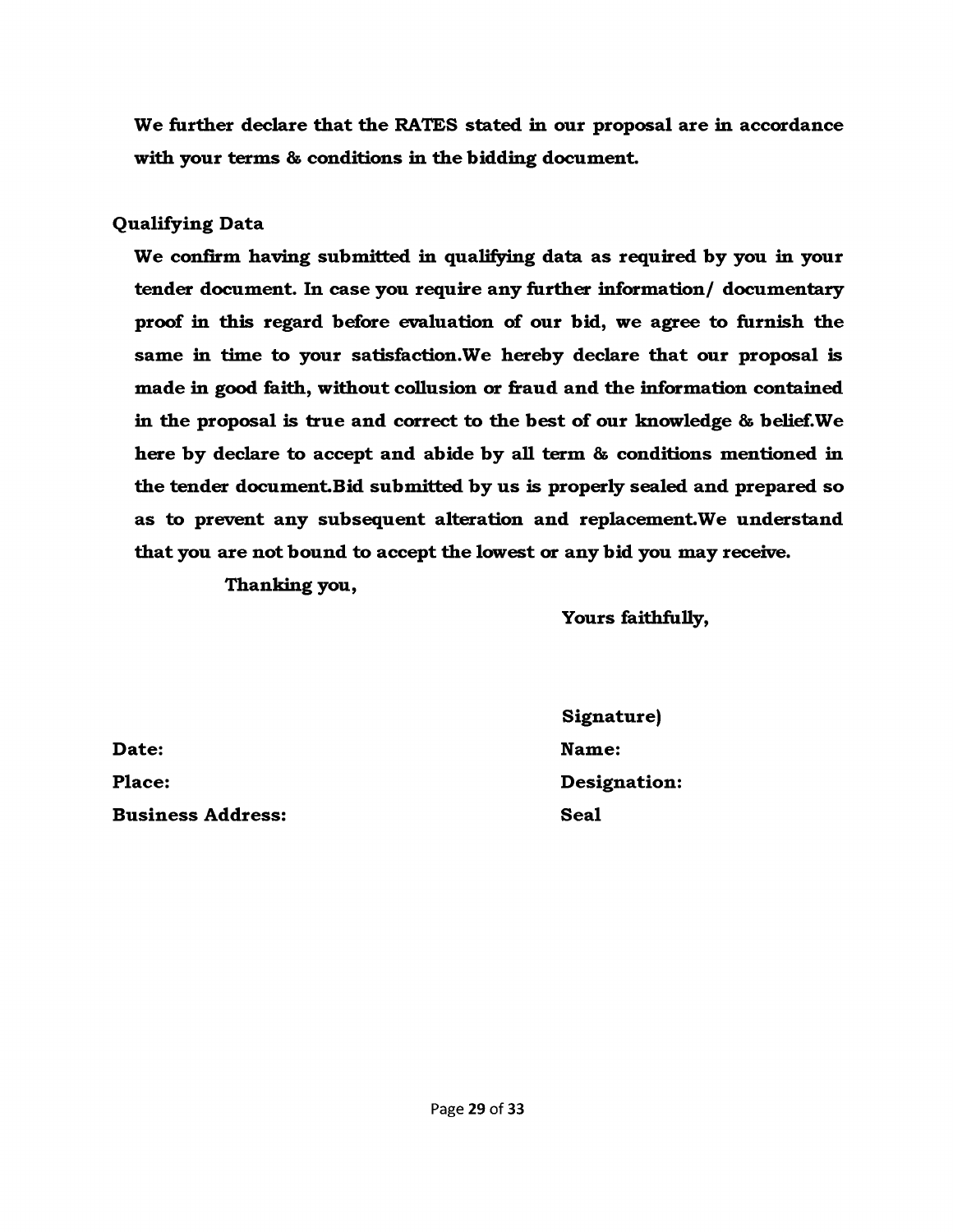## **Annexure - B**

| Sr.                     | <b>Deails</b>                                                                                                                                                                                                                                   | <b>Suggestions</b>                                 |
|-------------------------|-------------------------------------------------------------------------------------------------------------------------------------------------------------------------------------------------------------------------------------------------|----------------------------------------------------|
| No.                     |                                                                                                                                                                                                                                                 |                                                    |
| $\mathbf{1}$            | <b>firm/organizations</b><br>alongwith<br>of<br><b>Name</b><br>registered office address, telephone No. Fax                                                                                                                                     | On separate sheet to be<br>annexed as Annexure-B-1 |
|                         | No & E-Mail Address.                                                                                                                                                                                                                            |                                                    |
| $\bf{2}$                | EMD of Rs. $1,00,000/$ - to be enclosed as per   Be enclosed.<br>conditions of the tender.                                                                                                                                                      |                                                    |
| $\mathbf{3}$            | In case tender document is downloaded, the $\vert$ Be enclosed.<br>cost of tender document of Rs. 1000/-                                                                                                                                        |                                                    |
| $\overline{\mathbf{4}}$ | The status of bidder i.e. authorized dealer or<br>manufacturer.                                                                                                                                                                                 |                                                    |
| 5                       | manufacturer<br>either<br><b>The</b><br>of<br>status<br>$\mathbf{a}$                                                                                                                                                                            | Be enclosed as                                     |
|                         | company, partnership, small scale/large<br>scale industries.corporation etc., proof of<br>registration alongwith memorandum<br><b>of</b><br>Company/industry/partnership<br>deed/society be enclosed.                                           | <b>Annexure B-5.</b>                               |
| 6                       | Financial status:- To be funded with tie-up<br>or self financial position is sound for which<br>audited balance sheet for three years or<br>supply of retail equipments of Rs. 5 Lacs<br>during last three years, proof thereof be<br>attached. | <b>Annexure B-6</b>                                |
| $\mathbf 7$             | Format of scope of work has been filled up                                                                                                                                                                                                      | <b>Annexure B-7.</b>                               |
| 8                       | Is the firm registered with sales $\text{tax}$ Annexure B-8<br>department? If yes, submit valid sales tax<br>registration certificate.                                                                                                          |                                                    |
| 9                       | Does bidder/firm agree to supply material<br>F.O.R. destination, an undertaking thereof.                                                                                                                                                        | Annexure B-9 (on the<br>letter pad of the bidder)  |
| 10                      | Affidavit of non bankrupcy,<br>insolvency,<br>blacklisting duly attested by notary public.                                                                                                                                                      | <b>Annexure B-10</b>                               |
| 11                      | undertaking<br>the<br>bidder<br>that  <br>$\bullet$<br>An<br>commercial bid is as per format of Annexure                                                                                                                                        | Annexure B-11 (on the<br>letter pad of the bidder) |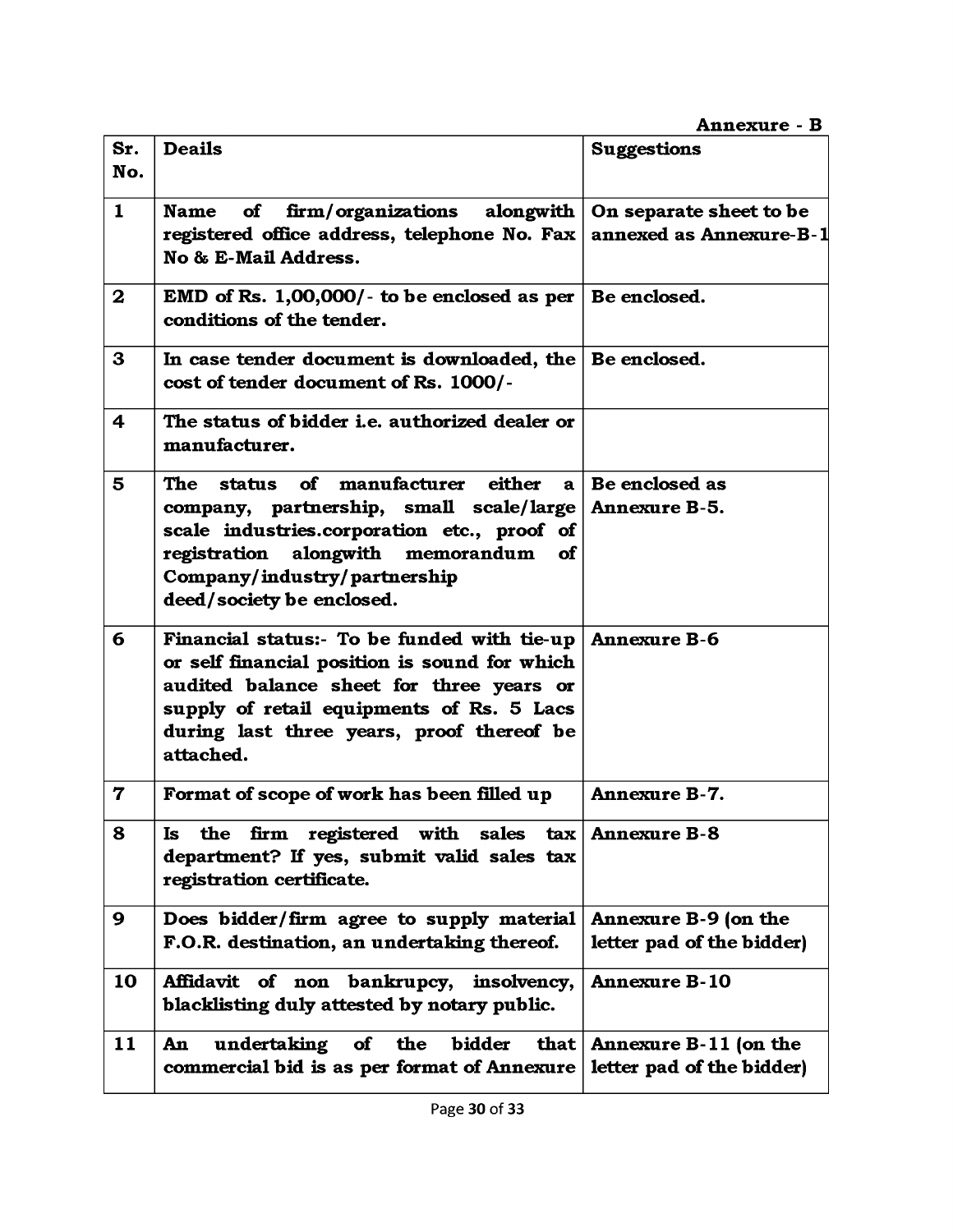|    | -C to be opened after technical bid.                                                                        |                           |
|----|-------------------------------------------------------------------------------------------------------------|---------------------------|
| 12 | Bidd is fully conversent with the detailed $ $ Annexure B-12 (on the<br>terms and conditions of the tender. | letter pad of the bidder) |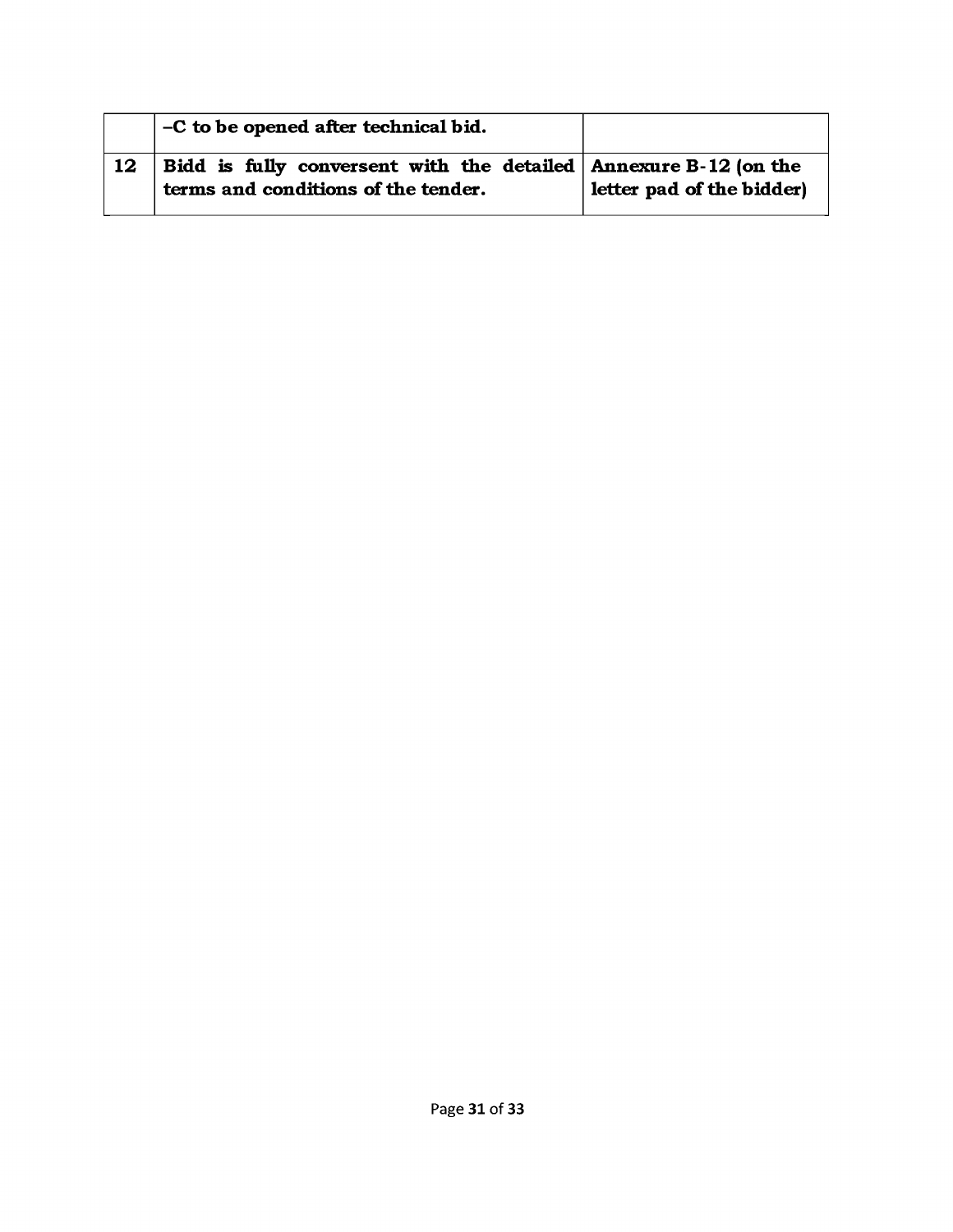**Annexure-C**

**Director of Higher Education** Lalpani, Shimla-1 (Himachal Pradesh)

**Re: Comm ercial Bid**

**Comm ercial Bid Schedule (to be completed by the Bidders)**

| Category                         | Item<br><b>Description</b> | Quantity | Rate per<br>unit in<br>Rs. | Vat $\omega$ | <b>Total cost</b><br>per unit |
|----------------------------------|----------------------------|----------|----------------------------|--------------|-------------------------------|
|                                  |                            |          |                            |              |                               |
| <b>Grand</b><br><b>Total Rs.</b> |                            |          |                            |              |                               |

**Term s & conditions**

- **1. Sales Tax/ VAT- as mentioned above.**
- **2. Delivery: 4 Weeks from the date of placing supply order by Directorate of Higher Education, Himachal Pradesh.**
- **3. F.O.R.:- Destination in any where in H.P.**
- **4. Payments: 80% after successful delivery of order detail at the end locations. The final payment will be made after 2 months from the date of delivery of Equipments/Articles.**
- **5. Billing: Bidder Company will make the billing in the name of purchaser Department will subm it the same in duplicate along with delivery challan reports duly signed/stamped from end users.**

**BID VALIDITY**

**The Bid is valid for a period of 180 days from the date of opening of Bid. Place: Date: Signature & Seal of the Bidder**

 $\cdot$  -  $\bullet$  -  $\bullet$  -  $\bullet$  -  $\bullet$ 

**To**